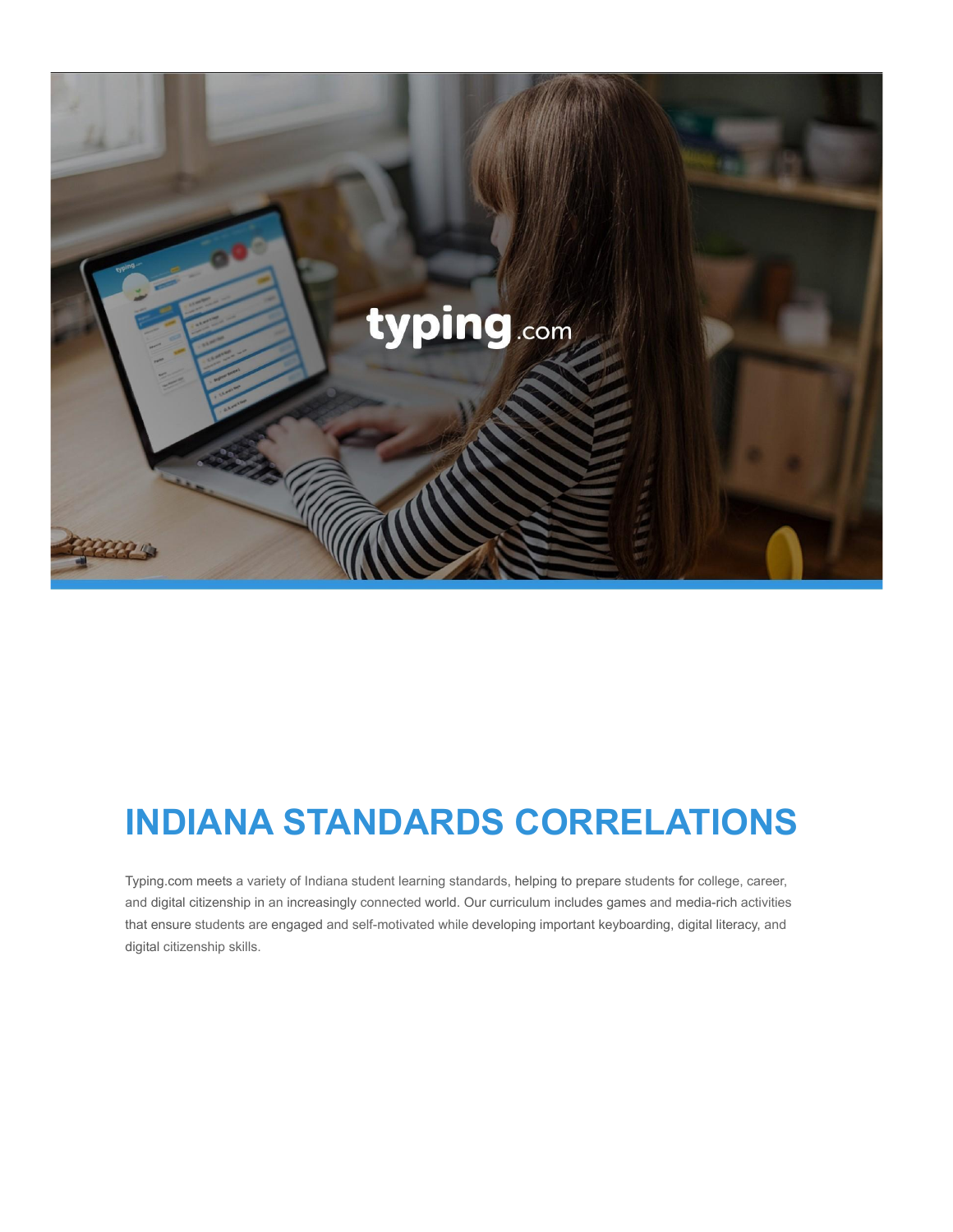# **Table of Contents**

| <b>Kindergarten</b> | 3  |
|---------------------|----|
| <b>1st Grade</b>    | 4  |
| <b>2nd Grade</b>    | 6  |
| <b>3rd Grade</b>    | 8  |
| <b>4th Grade</b>    | 10 |
| <b>5th Grade</b>    | 13 |
| <b>6th Grade</b>    | 15 |
| <b>7th Grade</b>    | 17 |
| <b>8th Grade</b>    | 19 |
| 9th and 10th Grade  | 21 |
| 11th and 12th Grade | 23 |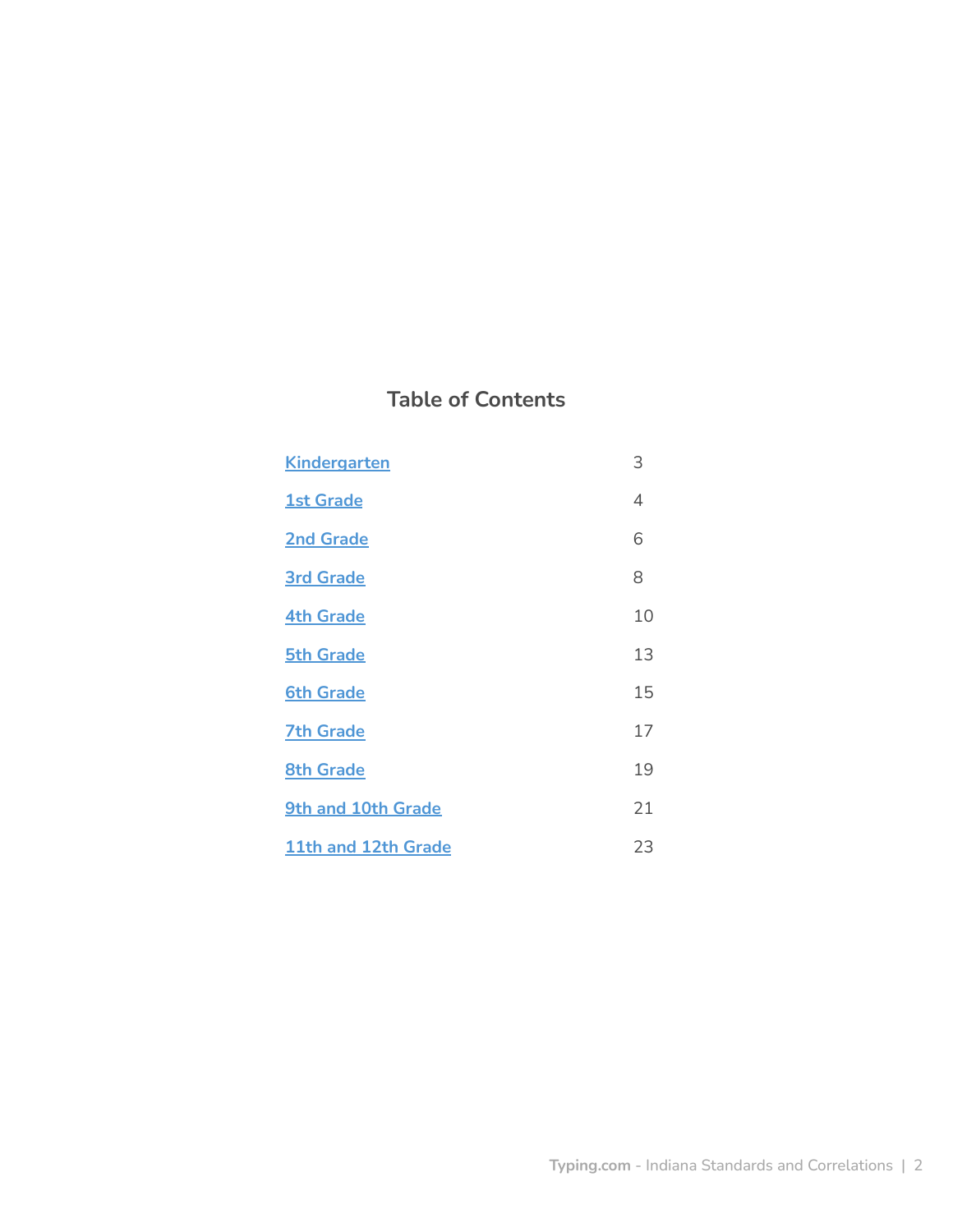## **Pre-keyboarding Skills**

#### <span id="page-2-0"></span>**K-2.DI.3**

Recognize that software is created to control computer operations.

## **K-2.CD.1**

Use standard input and output devices to operate computers and other technologies

## **Learn the Keys 1**

## **K.RF.2.1**

Demonstrate understanding that print moves from left to right across the page and from top to bottom.

## **K.W.4.b**

Apply the writing process to b. Use available technology to produce and publish writing.

## **Learn the Keys 2**

## **K.RF.2.1**

Demonstrate understanding that print moves from left to right across the page and from top to bottom.

#### **K.W.4.b**

Apply the writing process to b. Use available technology to produce and publish writing.

## **K.W.6.2.b**

Demonstrate command of capitalization, punctuation, and spelling, focusing on:

b. Punctuation – Recognizing and naming end punctuation.

## **Word Practice**

## **K.RF.2.1**

Demonstrate understanding that print moves from left to right across the page and from top to bottom.

#### **K.RF.3.1**

Identify and produce rhyming words.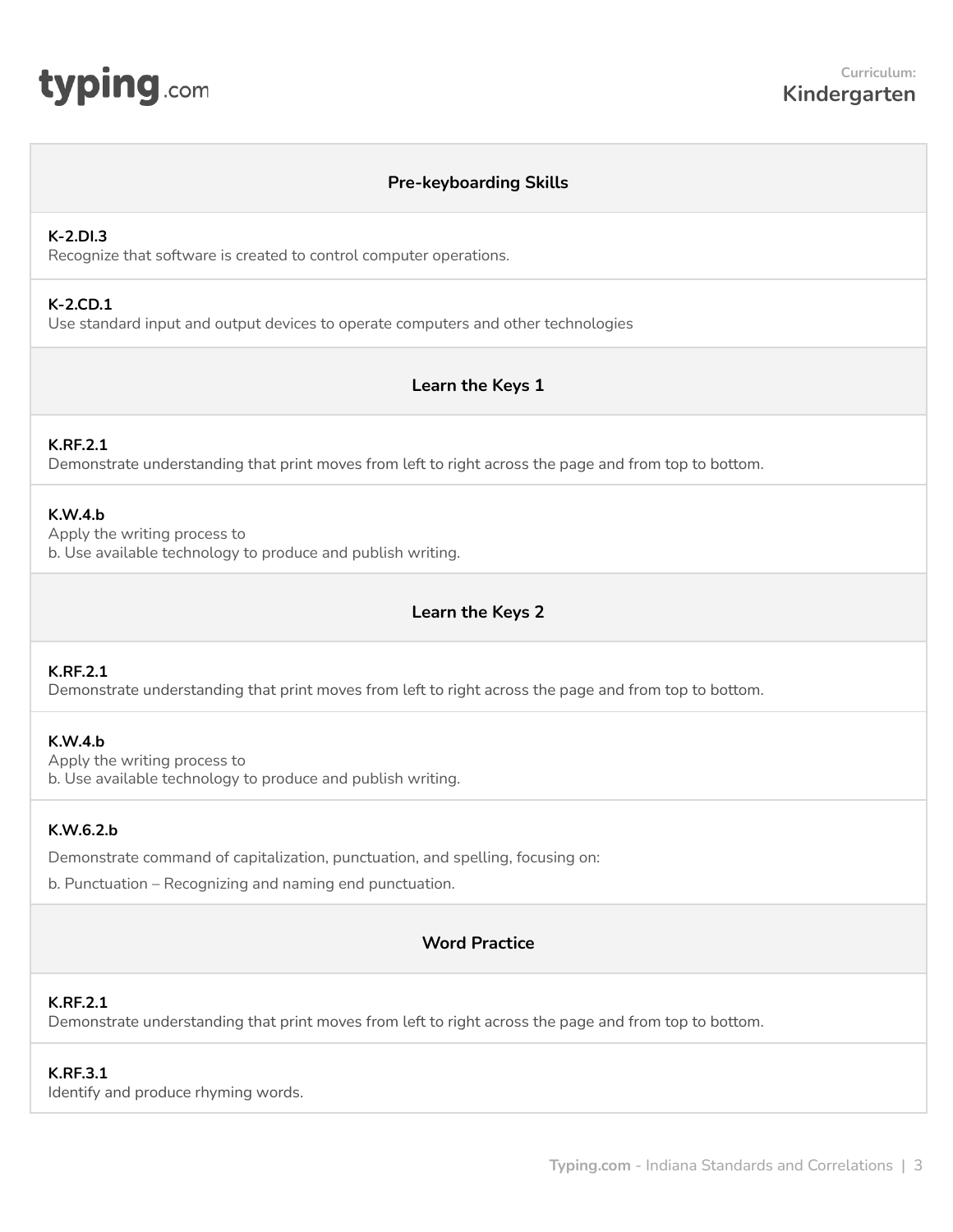# **K.RF.4.4**

Read common high-frequency words by sight (e.g., a, my).

# **K.W.4.b**

Apply the writing process to b. Use available technology to produce and publish writing.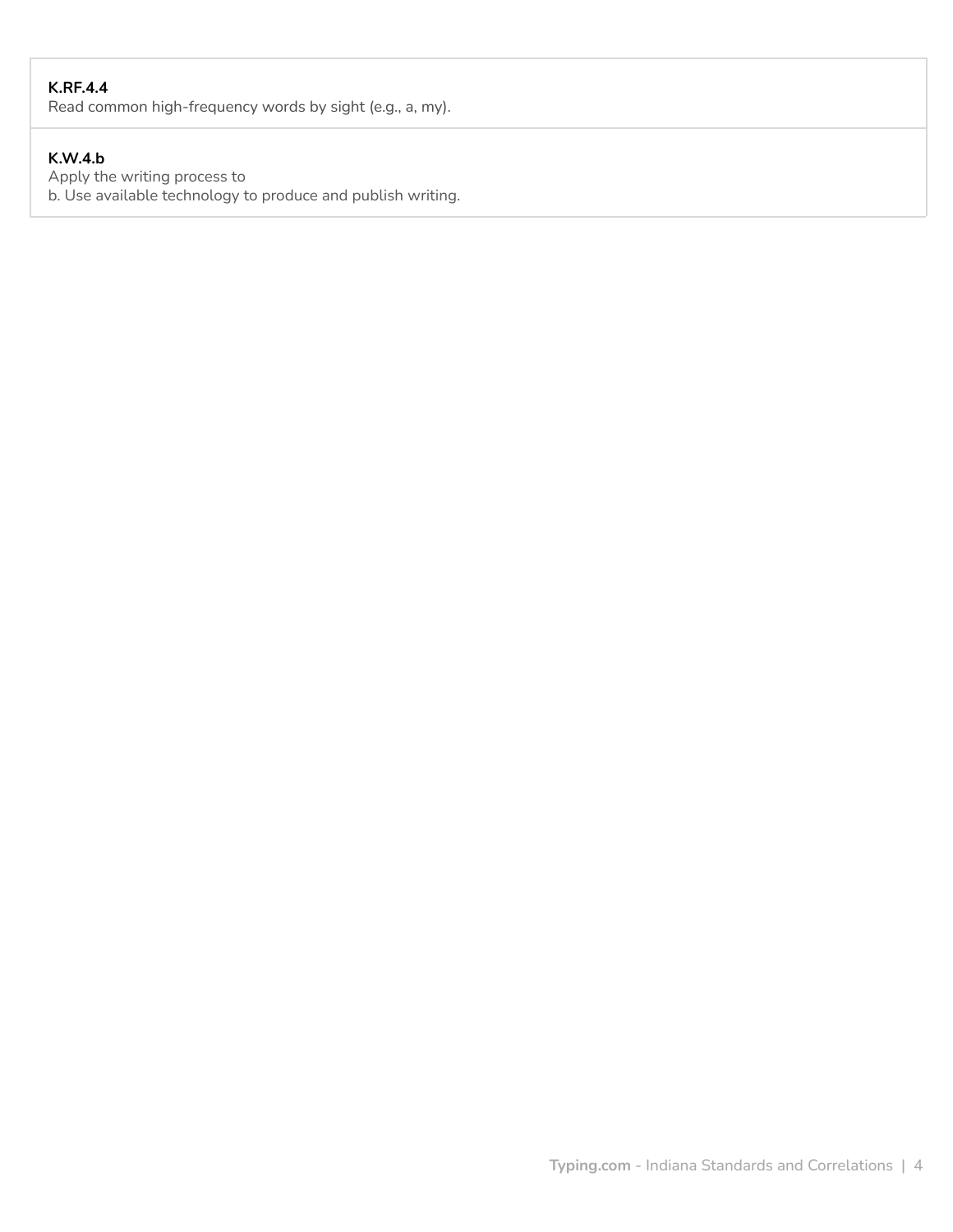<span id="page-4-0"></span>

## **Pre-Keyboarding**

## **K-2.DI.3**

Recognize that software is created to control computer operations.

## **K-2.CD.1**

Use standard input and output devices to operate computers and other technologies.

# **Learn the Keys**

## **1.RF.2.3**

Recognize the components of a sentence (e.g., capitalization, first word, ending punctuation).

## **1.W.4.b**

Apply the writing process to –

b. Use available technology to produce and publish legible documents.

# **Punctuation & Numbers**

#### **1.RF.2.3**

Recognize the components of a sentence (e.g., capitalization, first word, ending punctuation).

#### **1.W.6.2**

Demonstrate command of capitalization, punctuation, and spelling, focusing on: 1.W.6.2a Capitalization – Capitalizing the first word of a sentence, dates, names of people, and the pronoun I.

1.W.6.2 b Punctuation –

a. Correctly using a period, question mark, and exclamation mark at the end of a sentence.

b. Using commas in dates and to separate items in a series**.**

## **1.W.4.b**

Apply the writing process to –

b. Use available technology to produce and publish legible documents.

## **Cross-Curricular Typing**

## **1.RF.2.3**

Recognize the components of a sentence (e.g., capitalization, first word, ending punctuation).

#### **1.RF.3.1**

Produce rhyming words.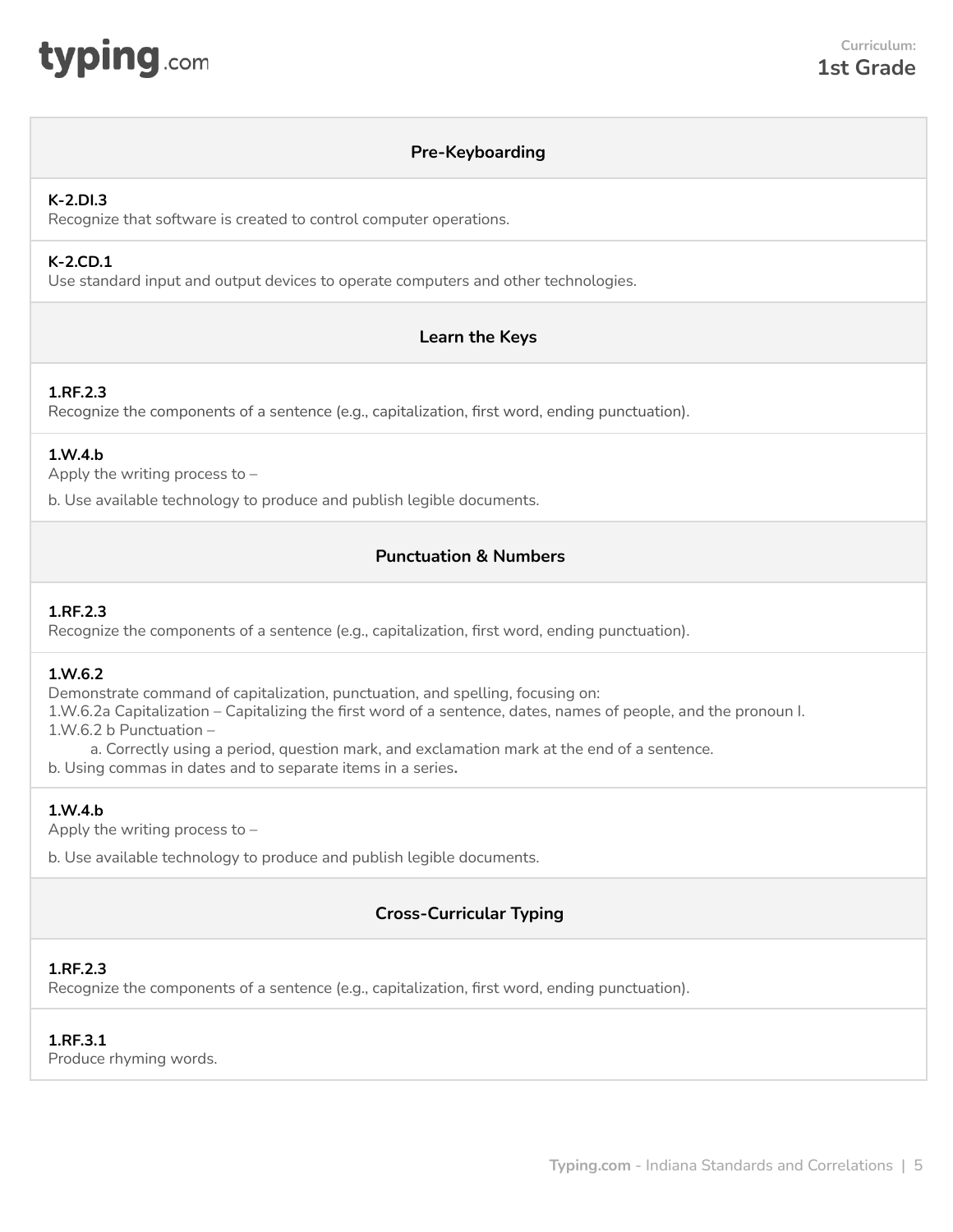# **1.RF.4.4**

Recognize and read common and irregularly spelled high-frequency words by sight (e.g., have, said).

# **1.W.4.b**

Apply the writing process to –

b. Use available technology to produce and publish legible documents.

# **1.W.6.2**

Demonstrate command of capitalization, punctuation, and spelling, focusing on:

1.W.6.2a Capitalization – Capitalizing the first word of a sentence, dates, names of people, and the pronoun I. 1.W.6.2b Punctuation –

a. Correctly using a period, question mark, and exclamation mark at the end of a sentence.

b. Using commas in dates and to separate items in a series**.**

# **Digital Citizenship & Communication**

## **1.RF.2.3**

Recognize the components of a sentence (e.g., capitalization, first word, ending punctuation).

## **1.W.6.2**

Demonstrate command of capitalization, punctuation, and spelling, focusing on:

1.W.6.2a Capitalization – Capitalizing the first word of a sentence, dates, names of people, and the pronoun I. 1.W.6.2 b Punctuation –

a. Correctly using a period, question mark, and exclamation mark at the end of a sentence.

b. Using commas in dates and to separate items in a series**.**

## **1.W.4.b**

Apply the writing process to –

b. Use available technology to produce and publish legible documents.

# **K-2.IC.1**

Practice responsible digital citizenship (legal and ethical behaviors) in the use of technology.

## **K-2.IC.2**

Identify positive and negative social and ethical behaviors for using technology.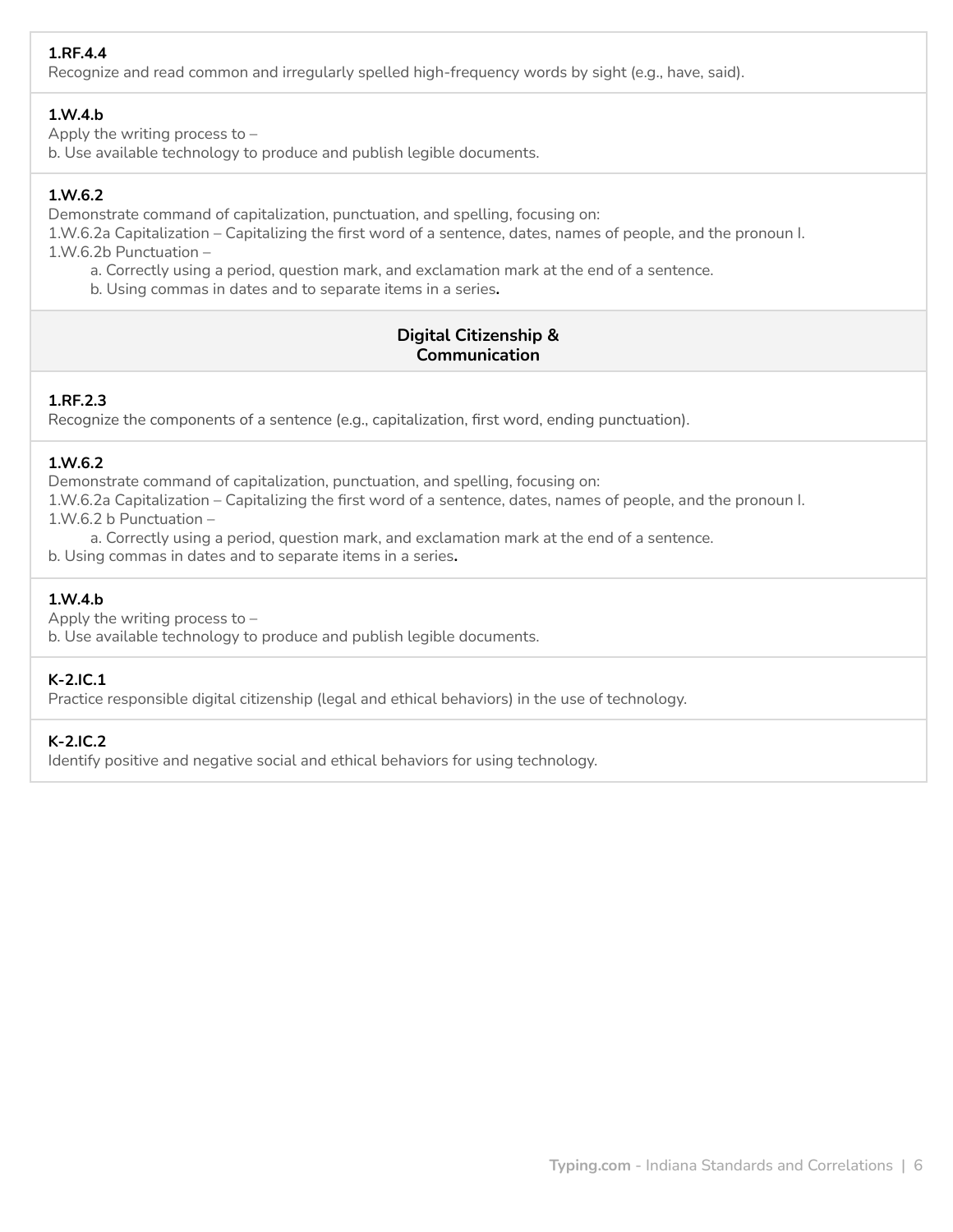<span id="page-6-0"></span>

#### **Pre-Keyboarding**

#### **K-2.DI.3**

Recognize that software is created to control computer operations.

## **K-2.CD.1**

Use standard input and output devices to operate computers and other technologies.

## **Learn the Keys**

#### **2.W.4.b**

Apply the writing process to – b. Use available technology to produce and publish legible documents.

#### **Punctuation & Numbers**

#### **2.W.4.b**

Apply the writing process to – b. Use available technology to produce and publish legible documents.

#### **2.W.6.2.a**

Capitalization – Capitalizing greetings, months and days of the week, titles and initials in names, and proper nouns, including holidays and geographic names.

## **2.W.6.2b**

Punctuation –

a. Correctly using a period, question mark, or exclamation mark at the end of a sentence.

b. Using an apostrophe to form contractions and singular possessive nouns.

c. Using commas in greetings and closings of letters, dates, and to separate items in a series.

## **Cross-Curricular Typing**

#### **2.RF.4.4**

Recognize and read common and irregularly spelled high-frequency words and abbreviations by sight (e.g., through, tough; Jan., Fri.).

## **2.W.4.b**

Apply the writing process to – b. Use available technology to produce and publish legible documents.

#### **2.W.6.1**

Demonstrate command of English grammar and usage, focusing on: a. Nouns/Pronouns – Writing sentences that include common, proper, possessive, and collective nouns, irregular plural nouns, and personal and possessive pronouns.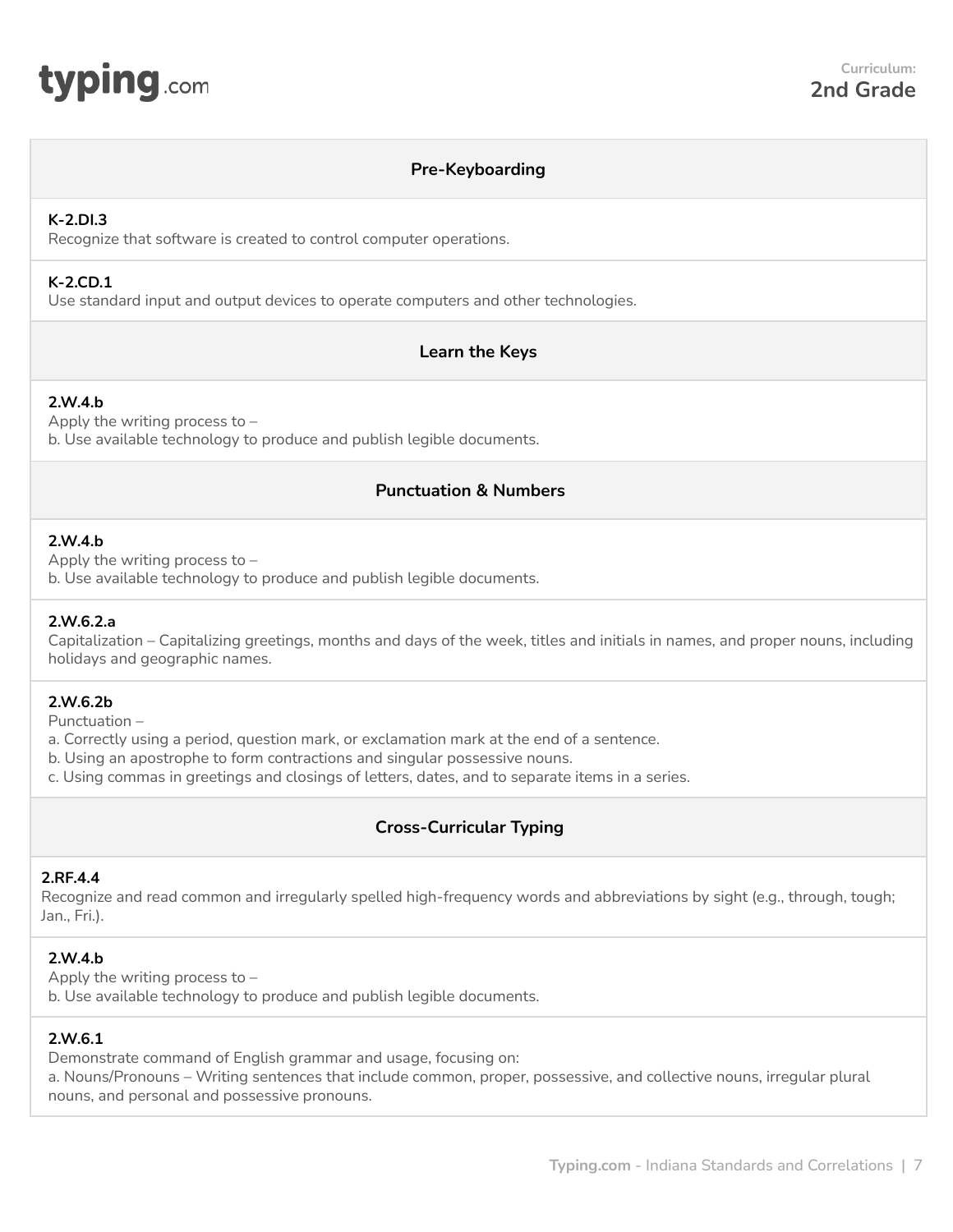## **Digital Citizenship & Communication**

## **2.W.4.b**

Apply the writing process to –

b. Use available technology to produce and publish legible documents.

## **K-2.IC.1**

Practice responsible digital citizenship (legal and ethical behaviors) in the use of technology.

## **K-2.IC.2**

Identify positive and negative social and ethical behaviors for using technology.

## **Creative Writing**

## **2.W.3.1**

Write a logically connected paragraph or paragraphs that introduce an opinion, with a concluding statement or section and multiple reasons to explain why a certain course of action should be followed.

## **2.W.3.3**

Develop topics for friendly letters, stories, poems, and other narrative purposes that –

a. Include a beginning.

b. Use temporal words to signal event order (e.g., first of all).

c. Provide details to describe actions, thoughts, and feelings.

d. Provide an ending.

## **2.W.4.b**

Apply the writing process to –

b. Use available technology to produce and publish legible documents.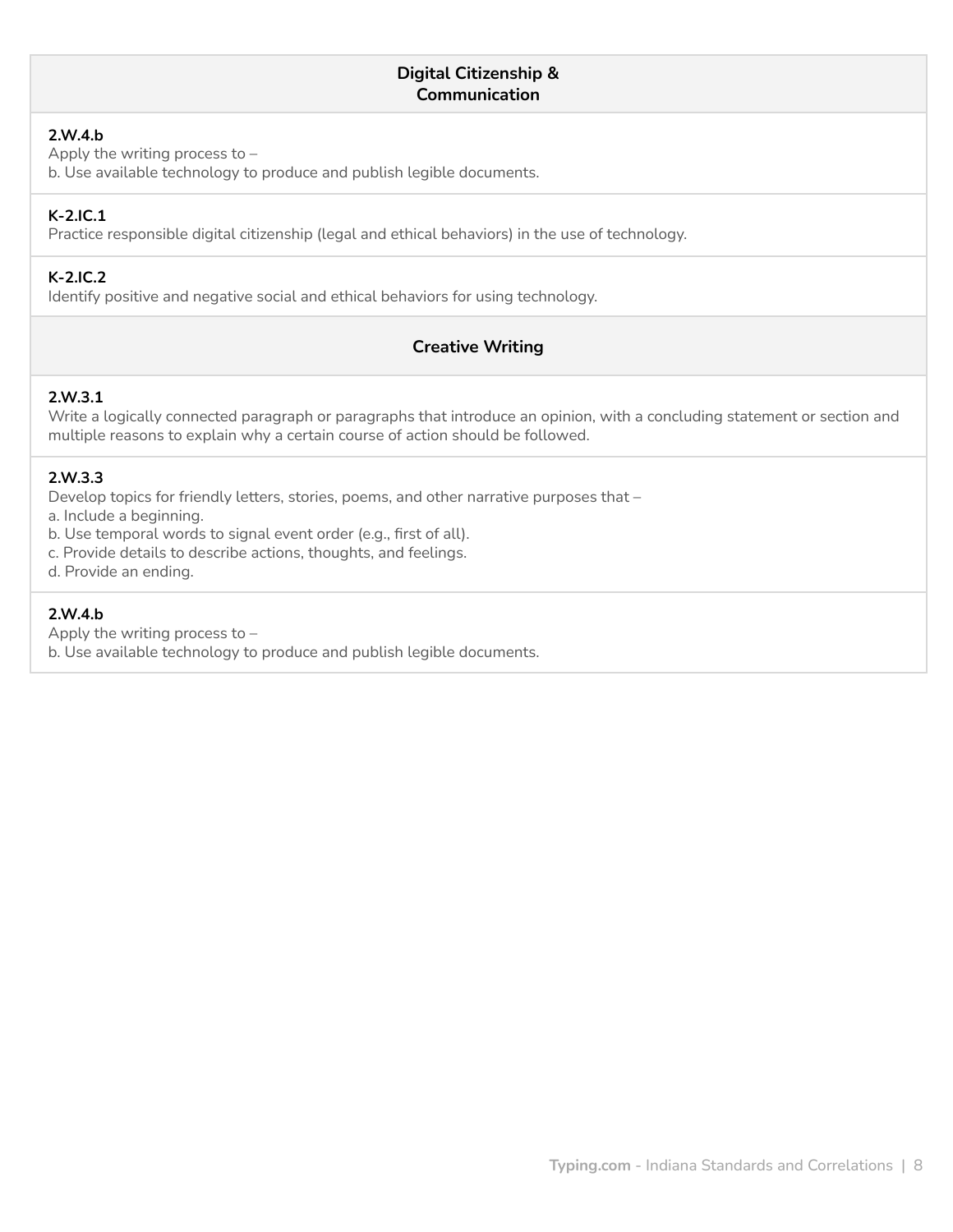## **Pre-Keyboarding**

## <span id="page-8-0"></span>**3.RF.1**

Apply foundational reading skills to build reading fluency and comprehension.

#### **3-5.CD.1**

Demonstrate proficiency with keyboards and other input and output devices.

## **3-5.CD.3**

Apply troubleshooting strategies for identifying simple hardware and software problems that may occur during use.

## **3-5.PA.1**

Use technology resources (e.g., calculators, data collection probes, mobile devices, videos, educational software, and web tools) for problem-solving and self-directed learning, and general-purpose productivity tools and peripherals to support personal productivity, remediate skill deficits, facilitate learning, and individual/collaborative writing, communication, and publishing activities.

# **Learn the Keys**

## **3.RF.1**

Apply foundational reading skills to build reading fluency and comprehension.

## **3.W.4**

Apply the writing process to –

b. Use available technology to produce and publish legible documents.

#### **3-5.CD.1**

Demonstrate proficiency with keyboards and other input and output devices.

## **3-5.PA.1**

Use technology resources (e.g., calculators, data collection probes, mobile devices, videos, educational software, and web tools) for problem-solving and self-directed learning, and general-purpose productivity tools and peripherals to support personal productivity, remediate skill deficits, facilitate learning, and individual/collaborative writing, communication, and publishing activities.

## **Punctuation & Advanced Keys**

#### **3.RF.1**

Apply foundational reading skills to build reading fluency and comprehension.

## **3.W.4**

Apply the writing process to – b. Use available technology to produce and publish legible documents.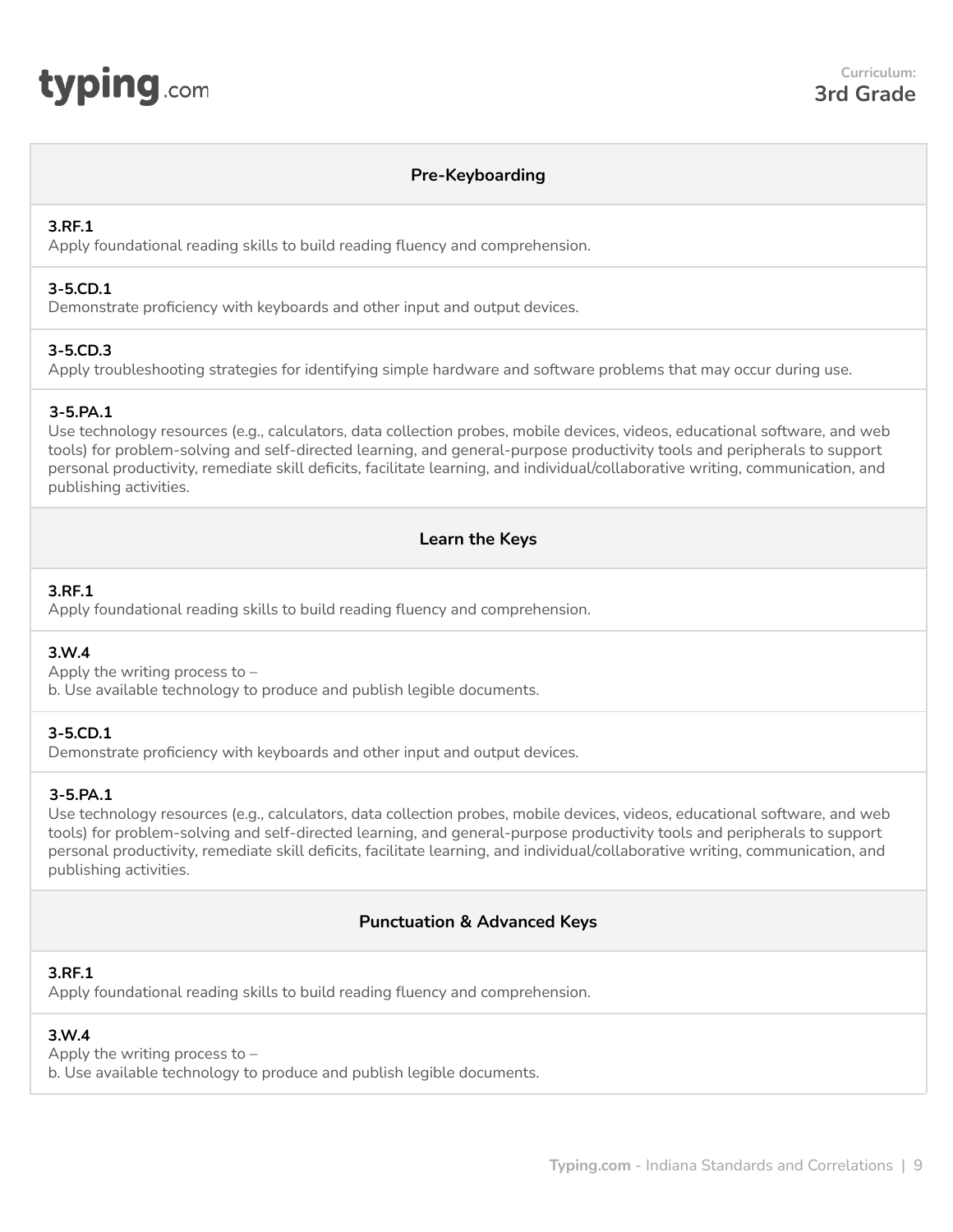# **3.W.6.2a**

Capitalization –

Capitalizing appropriate words in titles, historical periods, company names, product names, and special events.

#### **3.W.6.2b**

Punctuation –

- a. Correctly using apostrophes to form contractions and singular and plural possessives.
- b. Using quotation marks to mark direct speech.
- c. Using commas in locations and addresses; to mark direct speech; and for coordinating adjectives (e.g., a small, red bicycle).

## **3-5.CD.1**

Demonstrate proficiency with keyboards and other input and output devices.

## **3-5.PA.1**

Use technology resources (e.g., calculators, data collection probes, mobile devices, videos, educational software, and web tools) for problem-solving and self-directed learning, and general-purpose productivity tools and peripherals to support personal productivity, remediate skill deficits, facilitate learning, and individual/collaborative writing, communication, and publishing activities.

# **Cross-Curricular Typing**

## **3.RF.1**

Apply foundational reading skills to build reading fluency and comprehension.

## **3.RF.4.6**

Read multisyllabic words composed of roots and related prefixes and suffixes; read irregular contractions (e.g., will not = won't) and possessives (e.g., children's, Dennis's).

## **3.RN.1**

Read and comprehend a variety of nonfiction within a range of complexity appropriate for grades 2-3. By the end of grade 3, students interact with texts proficiently and independently.

## **3.RV.1**

Build and use accurately conversational, general academic, and content-specific words and phrases.

## **3.RV.2.1**

Apply context clues (e.g., word, phrase, and sentence clues) and text features (e.g., maps, illustrations, charts) to determine the meanings of unknown words.

## **3.RV.2.2**

Identify relationships among words, including synonyms, antonyms, homographs, homonyms, and multiple-meaning words (e.g., puzzle, fire).

## **3.RV.2.4**

Use a known word as a clue to the meaning of an unknown word with the same root, and identify when an affix is added to a known root word.

## **3.W.4**

Apply the writing process to –

b. Use available technology to produce and publish legible documents.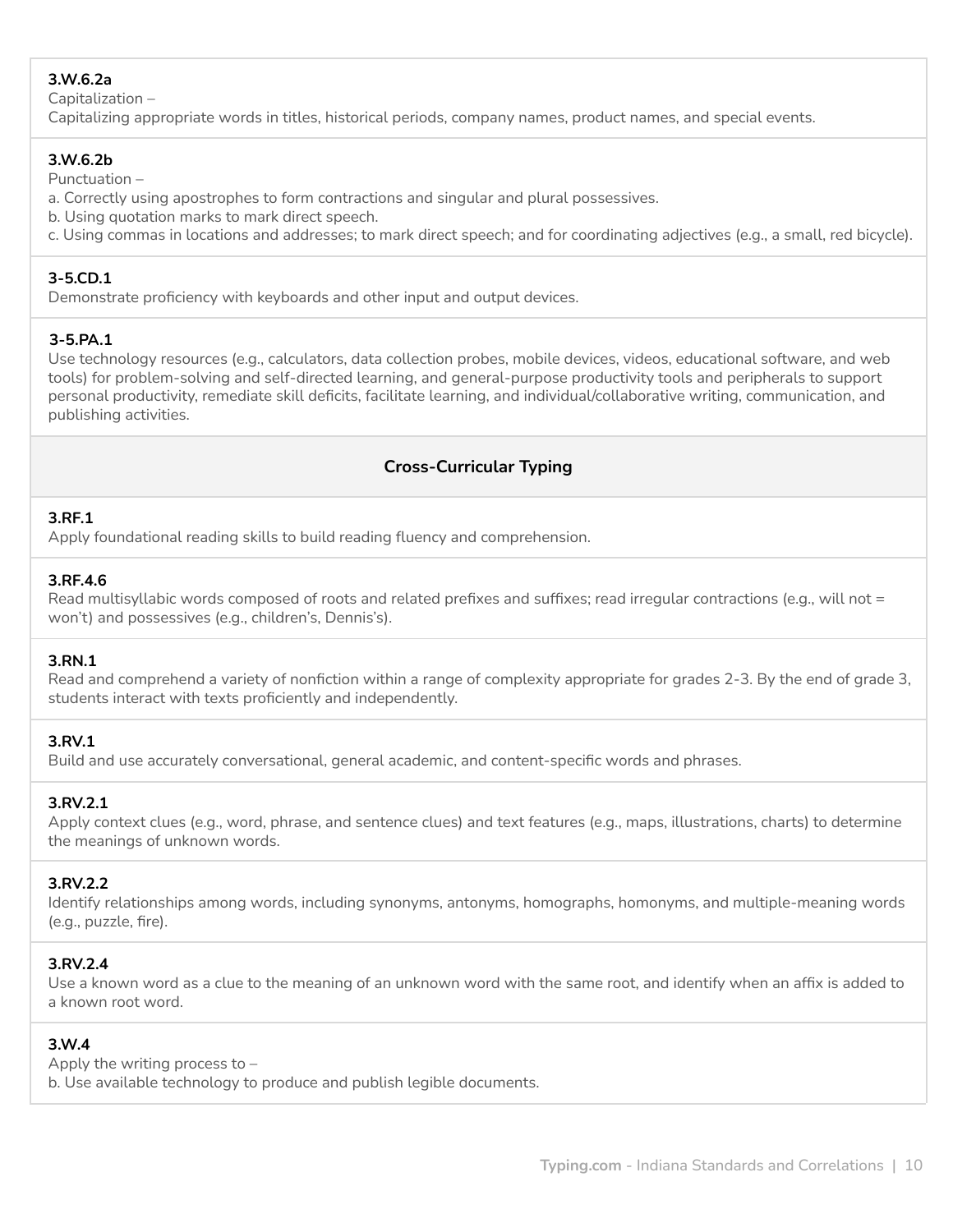## **3.W.6.2c**

Spelling –

a. Using conventional spelling for high-frequency and other studied words and for adding affixes to base words.

## **3-5.CD.1**

Demonstrate proficiency with keyboards and other input and output devices.

## **3-5.PA.1**

Use technology resources (e.g., calculators, data collection probes, mobile devices, videos, educational software, and web tools) for problem-solving and self-directed learning, and general-purpose productivity tools and peripherals to support personal productivity, remediate skill deficits, facilitate learning, and individual/collaborative writing, communication, and publishing activities.

# **Digital Citizenship & Communication**

## **3.RF.1**

Apply foundational reading skills to build reading fluency and comprehension.

## **3.RN.1**

Read and comprehend a variety of nonfiction within a range of complexity appropriate for grades 2-3. By the end of grade 3, students interact with texts proficiently and independently.

## **3.W.4**

Apply the writing process to –

b. Use available technology to produce and publish legible documents.

## **3-5.CD.1**

Demonstrate proficiency with keyboards and other input and output devices.

#### **3-5.PA.1**

Use technology resources (e.g., calculators, data collection probes, mobile devices, videos, educational software, and web tools) for problem-solving and self-directed learning, and general-purpose productivity tools and peripherals to support personal productivity, remediate skill deficits, facilitate learning, and individual/collaborative writing, communication, and publishing activities.

#### **3-5.IC.1**

Discuss basic issues related to responsible use of technology and information, and the consequences of inappropriate use.

## **3-5.IC.2**

Identify the impact of technology (e.g., social networking, cyber bullying, mobile computing and communication, web technologies, cyber security, and virtualization) on personal life and society.

## **3-5.IC.4**

Understand ethical issues that relate to computers and networks (e.g., equity of access, security, privacy, copyright, and intellectual property).

## **Creative Writing**

# **3.RF.1**

Apply foundational reading skills to build reading fluency and comprehension.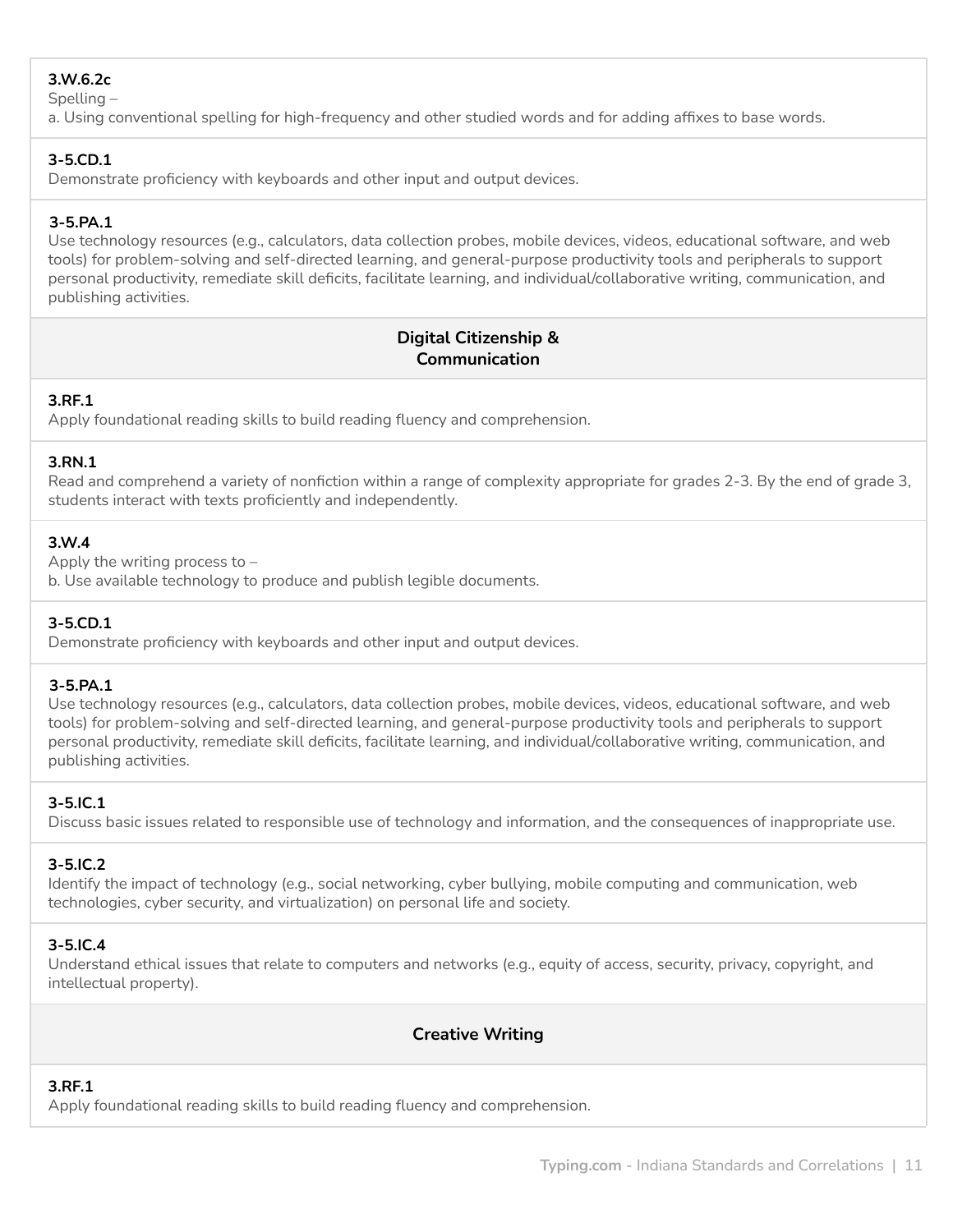## **3.W.1**

Write routinely over a variety of time frames and for a range of discipline-specific tasks, purposes, and audiences; apply reading standards to write in response to literature and nonfiction texts.

## **3.W.3.1**

Write persuasive compositions in a variety of forms that –

- a. State the opinion in an introductory statement or section.
- b. Support the opinion with reasons in an organized way
- c. Connect opinion and reasons using words and phrases.
- d. Provide a concluding statement or section.

## **3.W.3.3**

Write narrative compositions in a variety of forms that –

- a. Establish an introduction (e.g., situation, narrator, characters).
- b. Include specific descriptive details and clear event sequences.

## **3.W.4**

Apply the writing process to –

b. Use available technology to produce and publish legible documents.

## **3-5.CD.1**

Demonstrate proficiency with keyboards and other input and output devices.

## **3-5.PA.1**

Use technology resources (e.g., calculators, data collection probes, mobile devices, videos, educational software, and web tools) for problem-solving and self-directed learning, and general-purpose productivity tools and peripherals to support personal productivity, remediate skill deficits, facilitate learning, and individual/collaborative writing, communication, and publishing activities.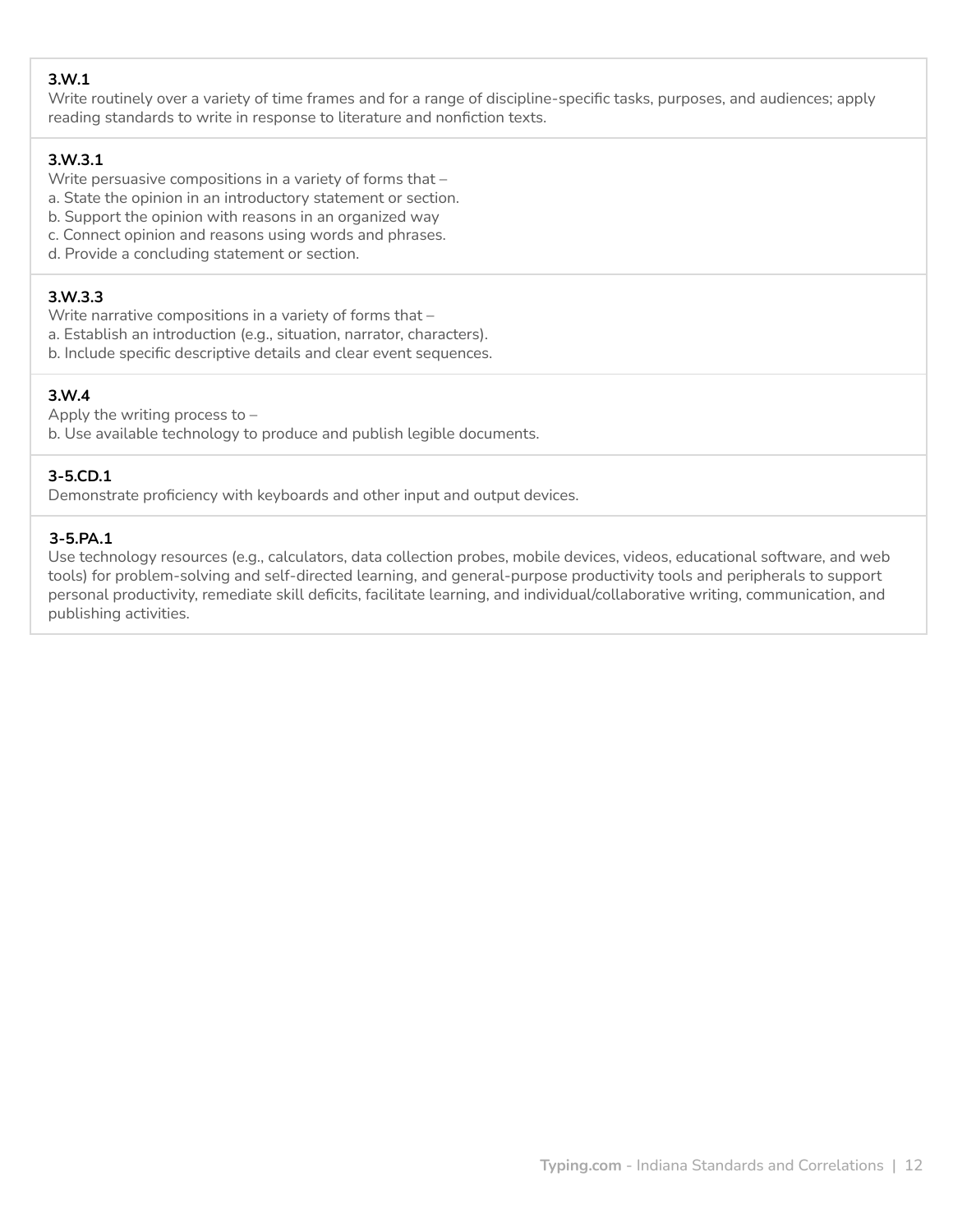<span id="page-12-0"></span>

#### **Pre-Keyboarding**

#### **4.RF.1**

Apply foundational reading skills to build reading fluency and comprehension.

## **3-5.CD.1**

Demonstrate proficiency with keyboards and other input and output devices.

## **3-5.CD.3**

Apply troubleshooting strategies for identifying simple hardware and software problems that may occur during use.

## **3-5.PA.1**

Use technology resources (e.g., calculators, data collection probes, mobile devices, videos, educational software, and web tools) for problem-solving and self-directed learning, and general-purpose productivity tools and peripherals to support personal productivity, remediate skill deficits, facilitate learning, and individual/collaborative writing, communication, and publishing activities.

## **Learn the Keys**

#### **4.RF.1**

Apply foundational reading skills to build reading fluency and comprehension.

#### **4.W.4**

Apply the writing process to – b. Use technology to interact and collaborate with others to produce and publish legible documents.

#### **3-5.CD.1**

Demonstrate proficiency with keyboards and other input and output devices.

#### **3-5.PA.1**

Use technology resources (e.g., calculators, data collection probes, mobile devices, videos, educational software, and web tools) for problem-solving and self-directed learning, and general-purpose productivity tools and peripherals to support personal productivity, remediate skill deficits, facilitate learning, and individual/collaborative writing, communication, and publishing activities.

#### **Punctuation & Advanced Keys**

#### **4.RF.1**

Apply foundational reading skills to build reading fluency and comprehension.

#### **4.W.4**

Apply the writing process to –

b. Use technology to interact and collaborate with others to produce and publish legible documents.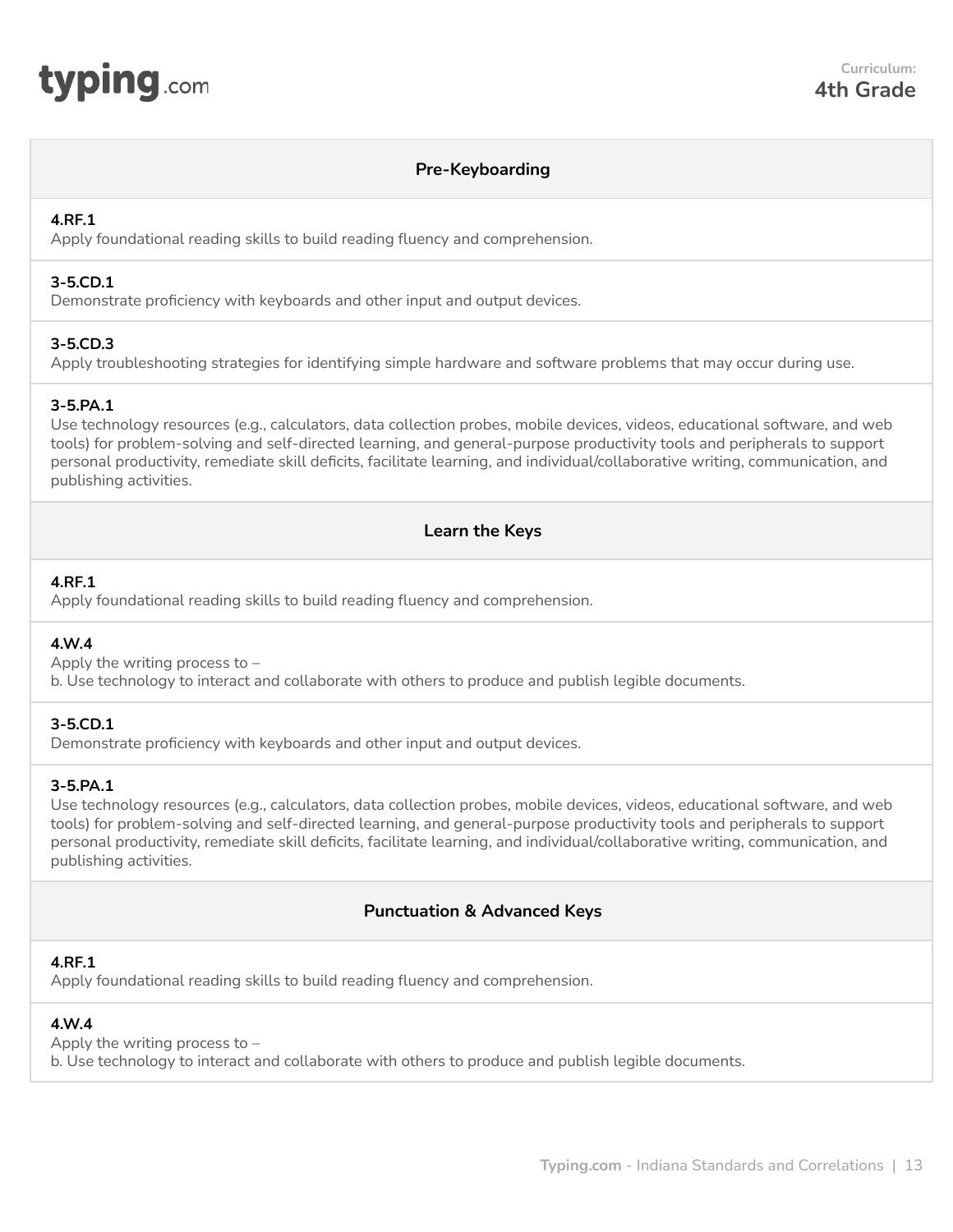# **4.W.6.2b**

Punctuation –

- a. Correctly using apostrophes to form possessives and contractions.
- b. Correctly using quotation marks and commas to mark direct speech.
- c. Using a comma before a coordinating conjunction in a compound sentence

## **3-5.CD.1**

Demonstrate proficiency with keyboards and other input and output devices.

## **3-5.PA.1**

Use technology resources (e.g., calculators, data collection probes, mobile devices, videos, educational software, and web tools) for problem-solving and self-directed learning, and general-purpose productivity tools and peripherals to support personal productivity, remediate skill deficits, facilitate learning, and individual/collaborative writing, communication, and publishing activities.

# **Cross-Curricular Typing**

## **4.RF.1**

Apply foundational reading skills to build reading fluency and comprehension.

#### **4.RF.4.6**

Use knowledge of all letter-sound correspondences, syllabication patterns, and morphology (e.g., roots and affixes) to read accurately unfamiliar multisyllabic words in context.

## **4.RL.2.3**

Describe a character, setting, or event in a story or play, drawing on specific details in the text, and how that impacts the plot.

## **4.RN.2.2**

Determine the main idea of a text and explain how it is supported by key details; summarize the text.

#### **4.RV.1**

Build and use accurately general academic and content-specific words and phrases.

## **4.RV.2.1**

Apply context clues (e.g., word, phrase, sentence, and paragraph clues) and text features (e.g., charts, headings/subheadings, font/format) to determine the meanings of unknown words.

## **4.RV.2.2**

Identify relationships among words, including more complex homographs, homonyms, synonyms, antonyms, and multiple meanings.

#### **4.RV.2.4**

Apply knowledge of word structure elements (e.g., suffixes, prefixes, common Greek and Latin affixes and roots), known words, and word patterns to determine meaning.

## **4.W.4**

Apply the writing process to – b. Use technology to interact and collaborate with others to produce and publish legible documents.

## **4.W.6.1a**

Nouns/Pronouns – Writing sentences that include relative pronouns (e.g., who, which) and reflexive pronouns (e.g., myself,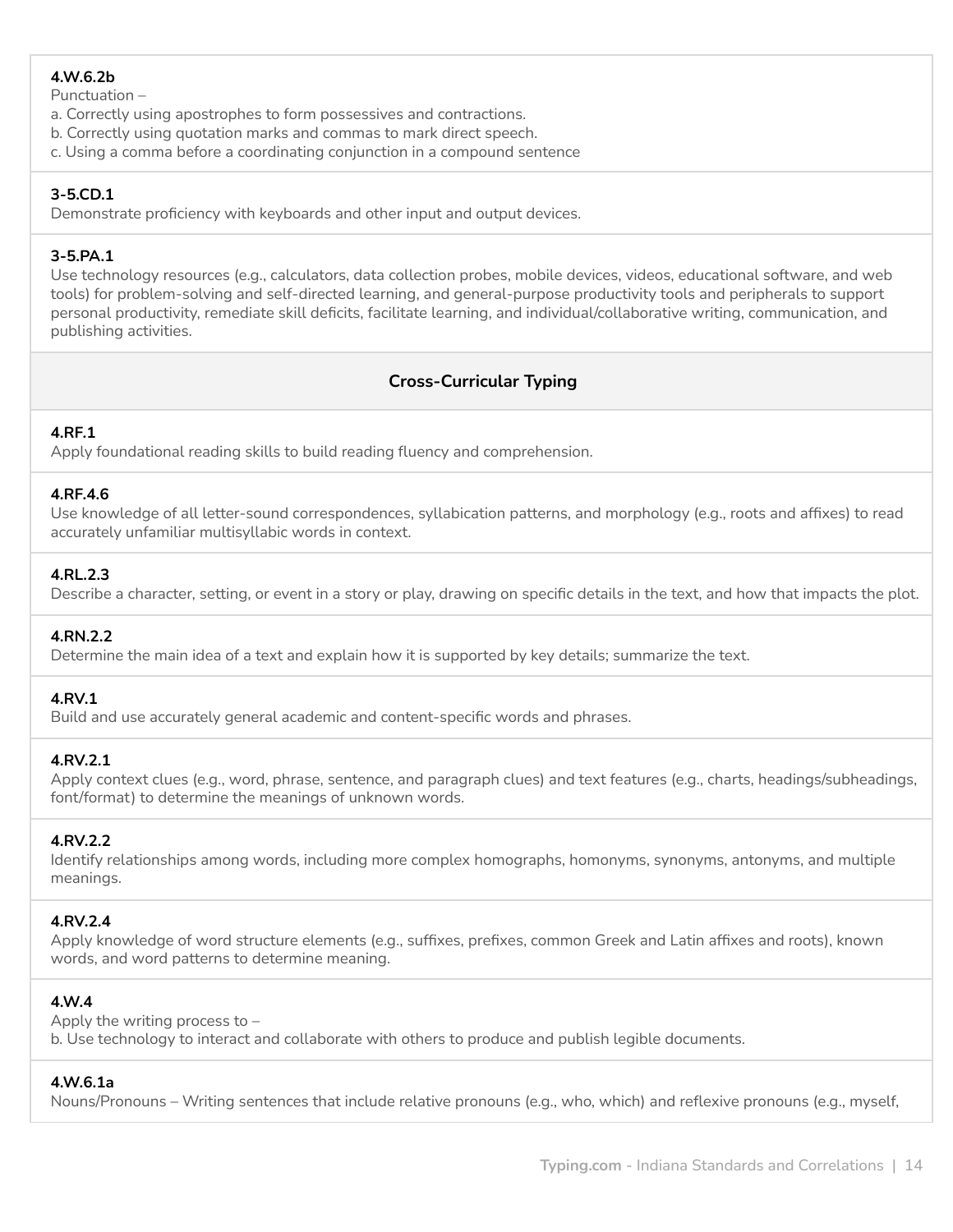ourselves) and explaining their functions in the sentence.

## **3-5.CD.1**

Demonstrate proficiency with keyboards and other input and output devices.

## **3-5.PA.1**

Use technology resources (e.g., calculators, data collection probes, mobile devices, videos, educational software, and web tools) for problem-solving and self-directed learning, and general-purpose productivity tools and peripherals to support personal productivity, remediate skill deficits, facilitate learning, and individual/collaborative writing, communication, and publishing activities.

## **Digital Citizenship & Communication**

## **4.RF.1**

Apply foundational reading skills to build reading fluency and comprehension.

## **4.W.4**

Apply the writing process to – b. Use technology to interact and collaborate with others to produce and publish legible documents.

## **3-5.CD.1**

Demonstrate proficiency with keyboards and other input and output devices.

#### **3-5.PA.1**

Use technology resources (e.g., calculators, data collection probes, mobile devices, videos, educational software, and web tools) for problem-solving and self-directed learning, and general-purpose productivity tools and peripherals to support personal productivity, remediate skill deficits, facilitate learning, and individual/collaborative writing, communication, and publishing activities.

#### **3-5.IC.1**

Discuss basic issues related to responsible use of technology and information, and the consequences of inappropriate use.

#### **3-5.IC.2**

Identify the impact of technology (e.g., social networking, cyber bullying, mobile computing and communication, web technologies, cyber security, and virtualization) on personal life and society.

#### **3-5.IC.4**

Understand ethical issues that relate to computers and networks (e.g., equity of access, security, privacy, copyright, and intellectual property).

## **Creative Writing**

#### **4.RF.1**

Apply foundational reading skills to build reading fluency and comprehension.

## **4.W.1**

Write routinely over a variety of time frames and for a range of discipline-specific tasks, purposes, and audiences; apply reading standards to support reflection and response to literature and nonfiction texts.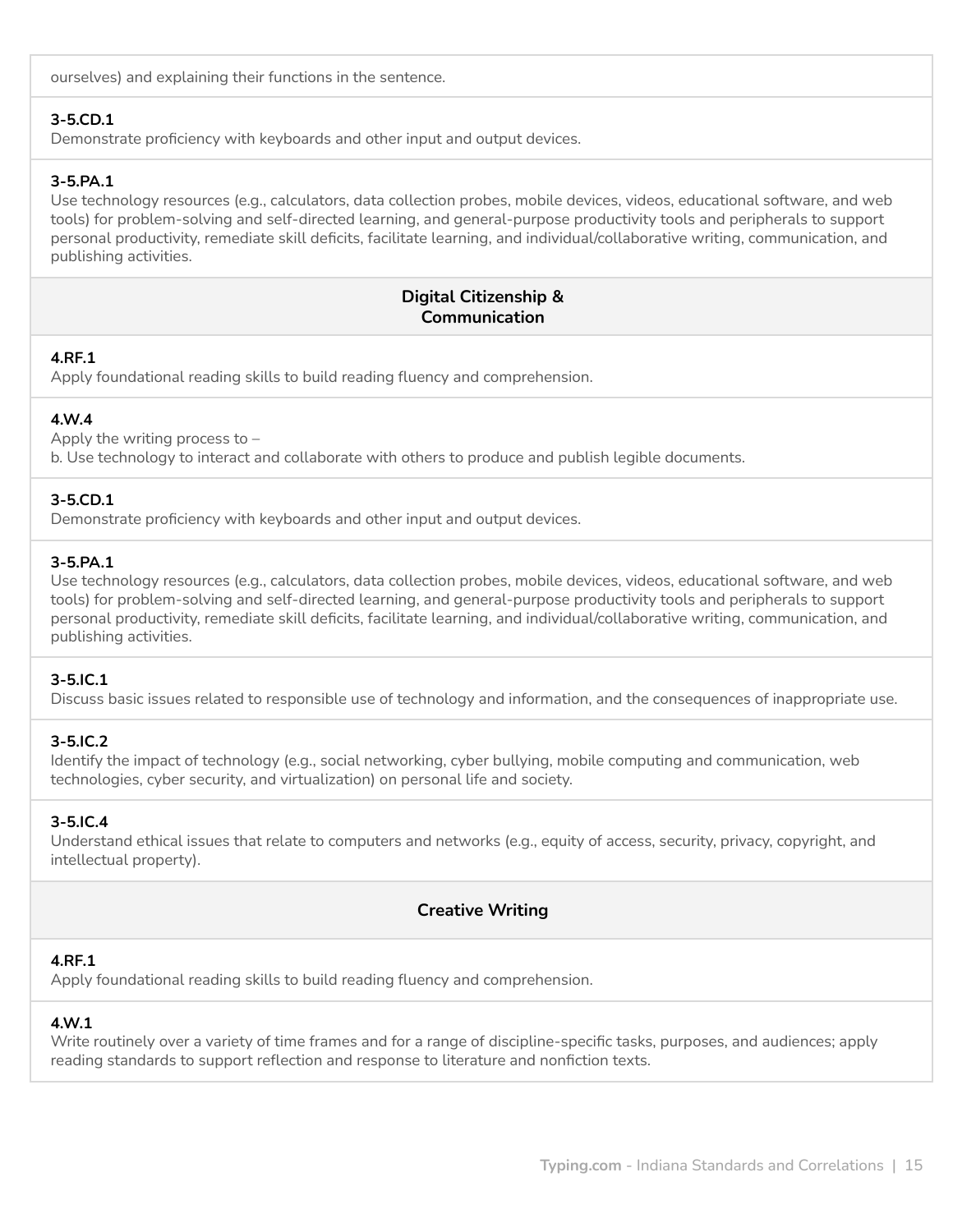# **4.W.3.1**

Write persuasive compositions in a variety of forms that –

- a. In an introductory statement, clearly state an opinion to a particular audience.
- b. Support the opinion with facts and details from various sources, including texts.

# **4.W.3.3**

Write narrative compositions in a variety of forms that –

- a. Establish an introduction, with a context to allow the reader to imagine the world of the event or experience.
- b. Organize events that unfold naturally, using meaningful paragraphing and transitional words and phrases.

## **4.W.4**

Apply the writing process to –

b. Use technology to interact and collaborate with others to produce and publish legible documents.

## **3-5.CD.1**

Demonstrate proficiency with keyboards and other input and output devices.

## **3-5.PA.1**

Use technology resources (e.g., calculators, data collection probes, mobile devices, videos, educational software, and web tools) for problem-solving and self-directed learning, and general-purpose productivity tools and peripherals to support personal productivity, remediate skill deficits, facilitate learning, and individual/collaborative writing, communication, and publishing activities.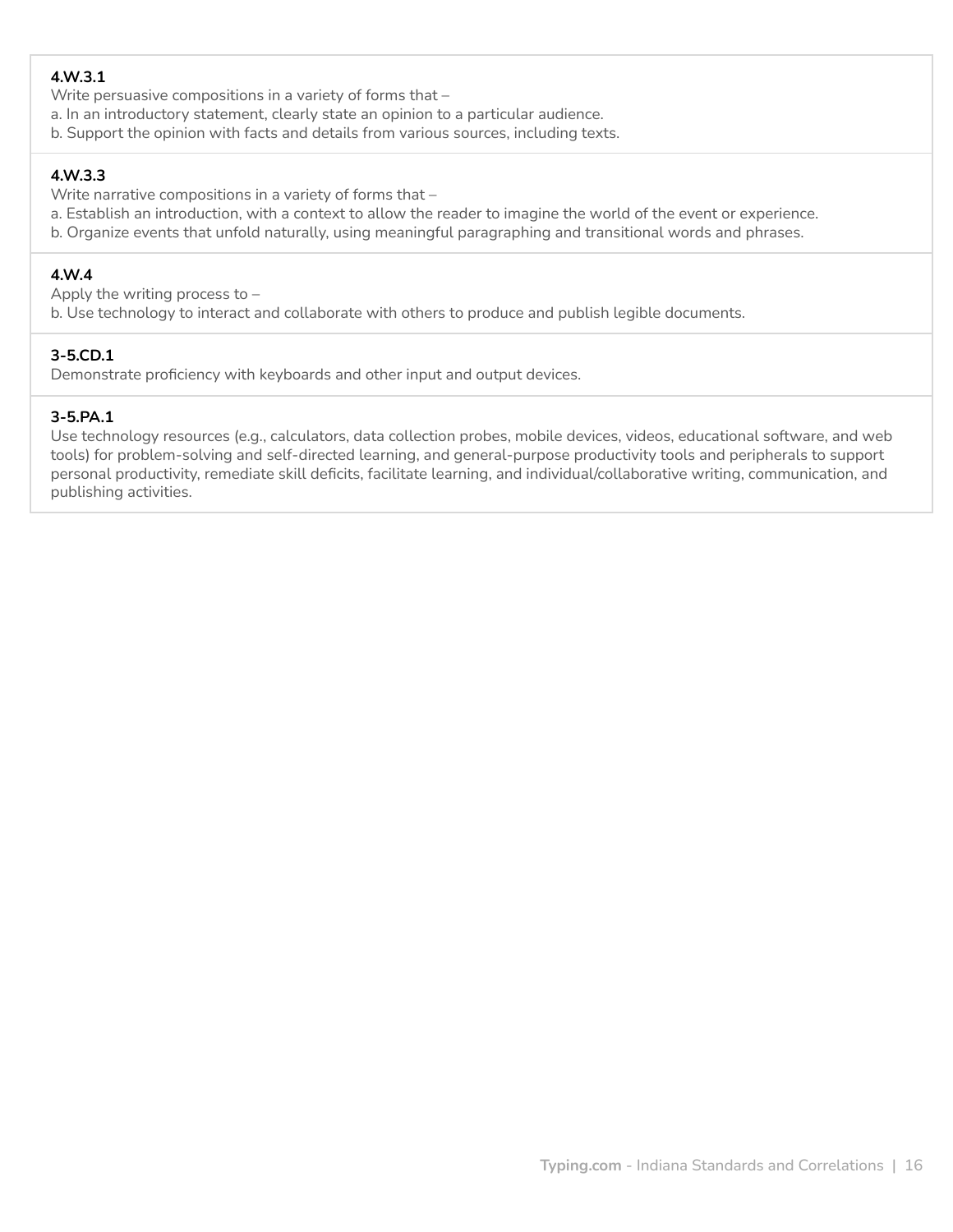<span id="page-16-0"></span>

## **Pre-Keyboarding**

#### **5.RF.1**

Apply foundational reading skills to build reading fluency and comprehension.

#### **3-5.CD.1**

Demonstrate proficiency with keyboards and other input and output devices.

## **3-5.CD.3**

Apply troubleshooting strategies for identifying simple hardware and software problems that may occur during use.

#### **3-5.PA.1**

Use technology resources (e.g., calculators, data collection probes, mobile devices, videos, educational software, and web tools) for problem-solving and self-directed learning, and general-purpose productivity tools and peripherals to support personal productivity, remediate skill deficits, facilitate learning, and individual/collaborative writing, communication, and publishing activities.

## **Learn the Keys**

## **5.RF.1**

Apply foundational reading skills to build reading fluency and comprehension.

#### **5.W.4**

Apply the writing process to –

b. Use technology to interact and collaborate with others to publish legible documents.

#### **3-5.CD.1**

Demonstrate proficiency with keyboards and other input and output devices.

#### **3-5.PA.1**

Use technology resources (e.g., calculators, data collection probes, mobile devices, videos, educational software, and web tools) for problem-solving and self-directed learning, and general-purpose productivity tools and peripherals to support personal productivity, remediate skill deficits, facilitate learning, and individual/collaborative writing, communication, and publishing activities.

## **Punctuation & Advanced Keys**

#### **5.RF.1**

Apply foundational reading skills to build reading fluency and comprehension.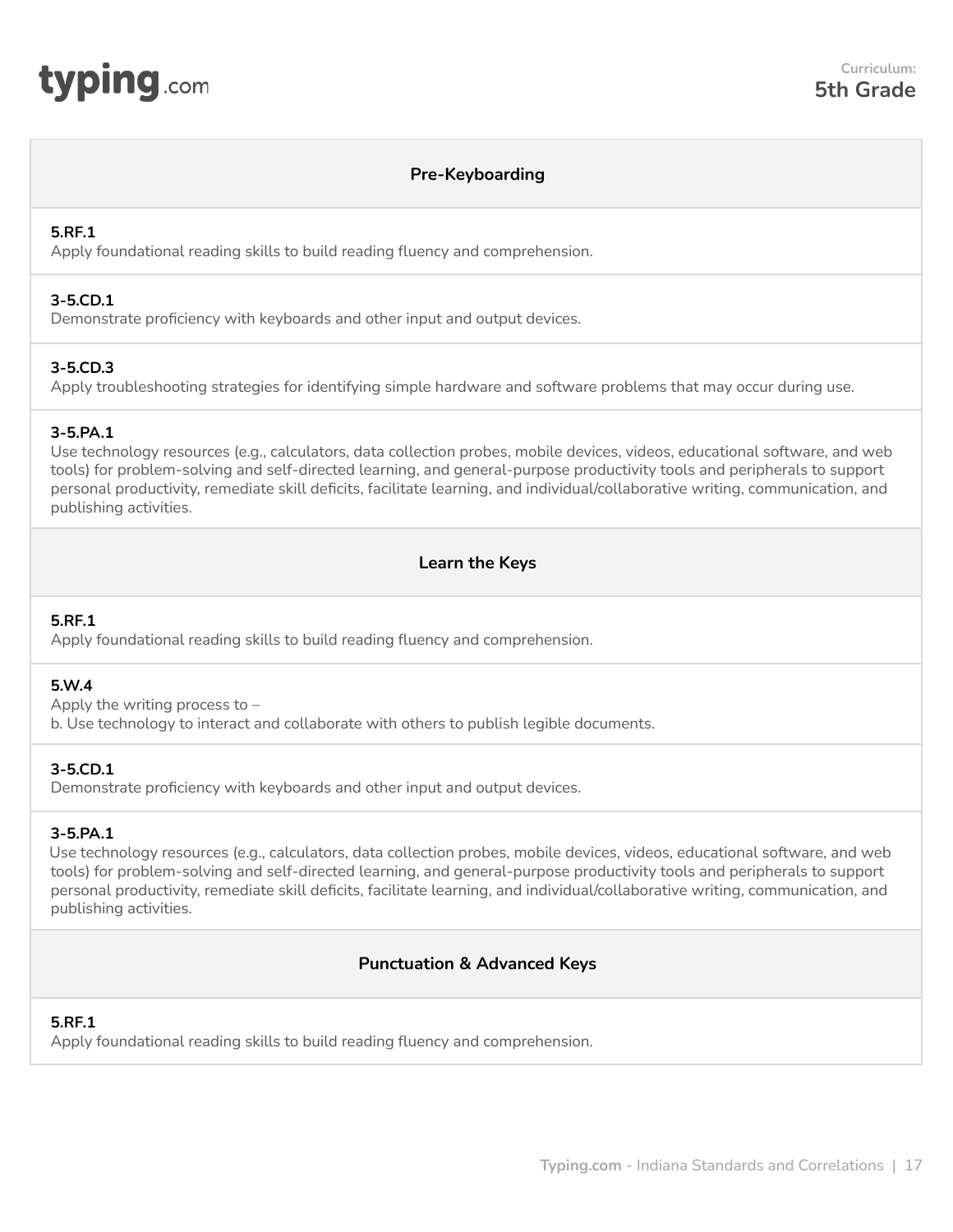# **5.W.4**

Apply the writing process to –

b. Use technology to interact and collaborate with others to publish legible documents.

## **5.W.6.2a**

Capitalization – Applying correct usage of capitalization in writing.

## **5.W.6.2b**

Punctuation –

a. Applying correct usage of apostrophes and quotation marks in writing.

b. Using a comma for appositives, to set off the words yes and no, to set off a tag question from the rest of the sentence, and to indicate direct address.

# **3-5.CD.1**

Demonstrate proficiency with keyboards and other input and output devices.

## **3-5.PA.1**

Use technology resources (e.g., calculators, data collection probes, mobile devices, videos, educational software, and web tools) for problem-solving and self-directed learning, and general-purpose productivity tools and peripherals to support personal productivity, remediate skill deficits, facilitate learning, and individual/collaborative writing, communication, and publishing activities.

# **Cross-Curricular Typing**

## **5.RF.1**

Apply foundational reading skills to build reading fluency and comprehension.

## **5.RF.4.6**

Use knowledge of all letter-sound correspondences, syllabication patterns, and morphology (e.g., roots and affixes) to read accurately unfamiliar multisyllabic words in context.

## **5.RL.2.3**

Describe two or more characters, settings, or events in a story or play, drawing on specific details in the text, and how they impact the plot.

## **5.RN.2.2**

Determine two or more main ideas of a text and explain how they are supported by key details; summarize the text.

# **5.RV.1**

Build and use accurately general academic and content-specific words and phrases.

## **5.RV.2.1**

Select and apply context clues (e.g., word, phrase, sentence, and paragraph clues) and text features to determine the meanings of unknown words.

## **5.RV.2.2**

Identify relationships among words, including multiple meanings, synonyms and antonyms, homographs, metaphors, similes, and analogies.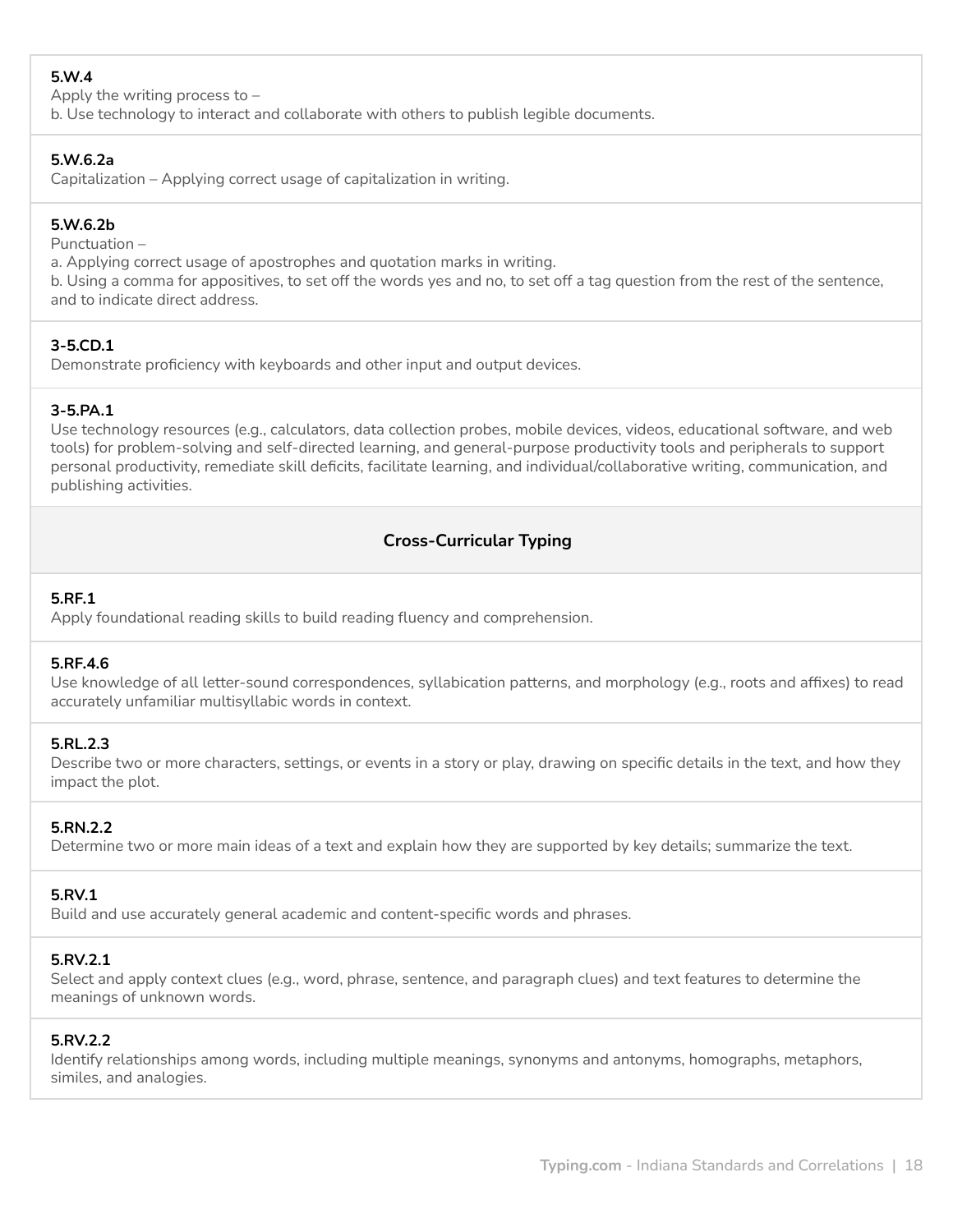# **5.RV.2.4**

Apply knowledge of word structure elements, known words, and word patterns to determine meaning (e.g., word origins, common Greek and Latin affixes and roots, parts of speech).

## **5.RV.2.5**

Consult reference materials, both print and digital (e.g., dictionary, thesaurus), to find the pronunciation and clarify the precise meanings of words and phrases.

#### **5.RV.3.1**

Determine how words and phrases provide meaning to works of literature, including imagery, symbolism, and figurative language (e.g., similes, metaphors, hyperbole, or allusion).

## **5.RV.3.2**

Determine the meaning of general academic and content-specific words and phrases in a nonfiction text relevant to a fifth grade topic or text.

## **5.W.4**

Apply the writing process to – b. Use technology to interact and collaborate with others to publish legible documents.

## **3-5.CD.1**

Demonstrate proficiency with keyboards and other input and output devices.

#### **3-5.PA.1**

Use technology resources (e.g., calculators, data collection probes, mobile devices, videos, educational software, and web tools) for problem-solving and self-directed learning, and general-purpose productivity tools and peripherals to support personal productivity, remediate skill deficits, facilitate learning, and individual/collaborative writing, communication, and publishing activities.

## **Digital Citizenship & Communication**

#### **5.RF.1**

Apply foundational reading skills to build reading fluency and comprehension.

#### **5.W.4**

Apply the writing process to – b. Use technology to interact and collaborate with others to publish legible documents.

#### **3-5.CD.1**

Demonstrate proficiency with keyboards and other input and output devices.

## **3-5.PA.1**

Use technology resources (e.g., calculators, data collection probes, mobile devices, videos, educational software, and web tools) for problem-solving and self-directed learning, and general-purpose productivity tools and peripherals to support personal productivity, remediate skill deficits, facilitate learning, and individual/collaborative writing, communication, and publishing activities.

#### **3-5.IC.1**

Discuss basic issues related to responsible use of technology and information, and the consequences of inappropriate use.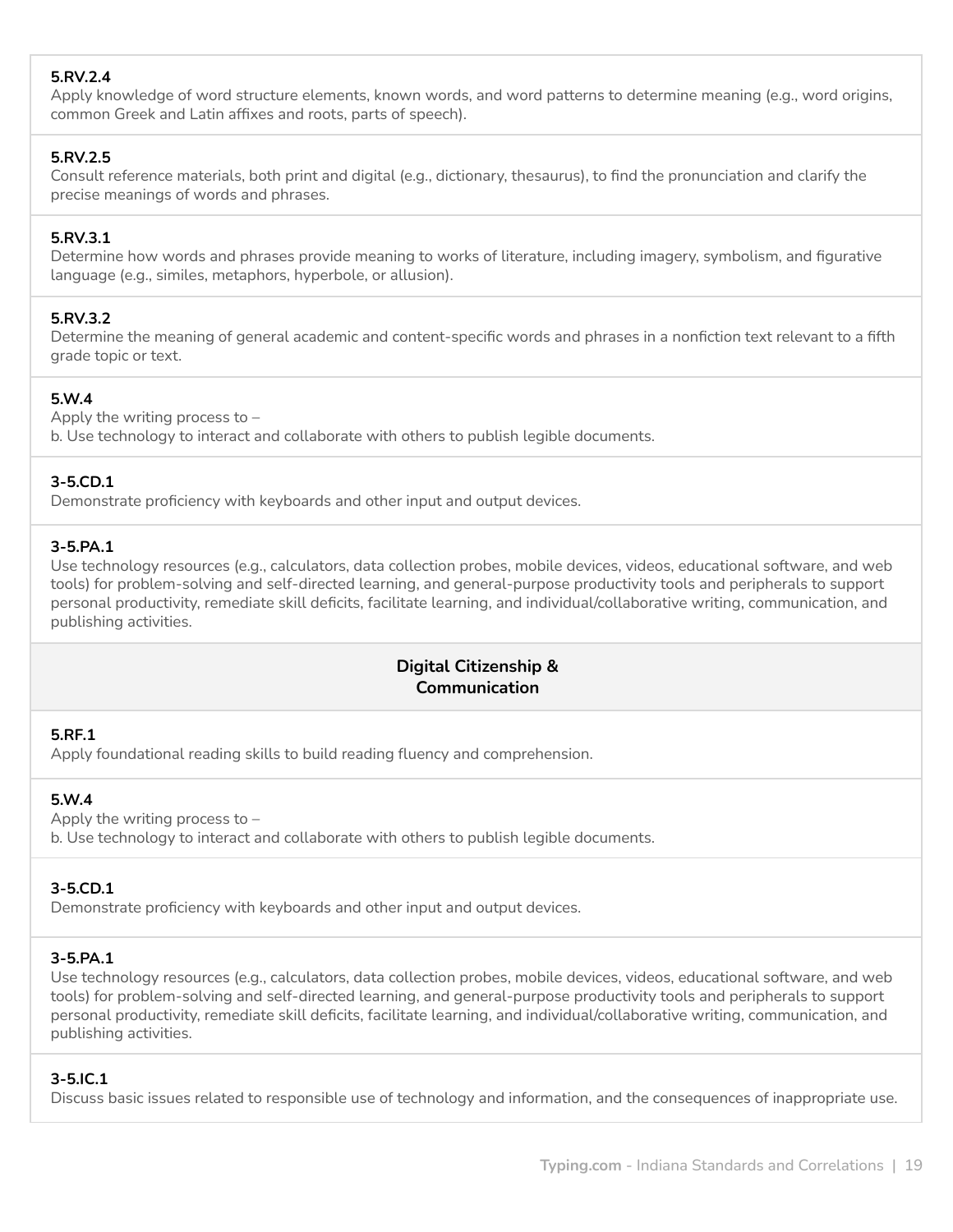# **3-5.IC.2**

Identify the impact of technology (e.g., social networking, cyber bullying, mobile computing and communication, web technologies, cyber security, and virtualization) on personal life and society.

## **3-5.IC.4**

Understand ethical issues that relate to computers and networks (e.g., equity of access, security, privacy, copyright, and intellectual property).

# **Creative Writing**

## **5.RF.1**

Apply foundational reading skills to build reading fluency and comprehension.

## **5.W.1**

Write routinely over a variety of time frames and for a range of discipline-specific tasks, purposes, and audiences; apply reading standards to support reflection and response to literature and nonfiction texts.

## **5.W.3.1**

Write persuasive compositions in a variety of forms that – a. Clearly present a position in an introductory statement to an identified audience

## **5.W.3.3**

Write narrative compositions in a variety of forms that –

a. Develop the exposition (e.g., describe the setting, establish the situation, introduce the narrator and/or characters). b. Develop an event sequence (e.g., conflict, climax, resolution) that unfolds naturally, connecting ideas and events using transitions.

#### **5.W.4**

Apply the writing process to –

b. Use technology to interact and collaborate with others to publish legible documents.

#### **3-5.CD.1**

Demonstrate proficiency with keyboards and other input and output devices.

#### **3-5.PA.1**

Use technology resources (e.g., calculators, data collection probes, mobile devices, videos, educational software, and web tools) for problem-solving and self-directed learning, and general-purpose productivity tools and peripherals to support personal productivity, remediate skill deficits, facilitate learning, and individual/collaborative writing, communication, and publishing activities.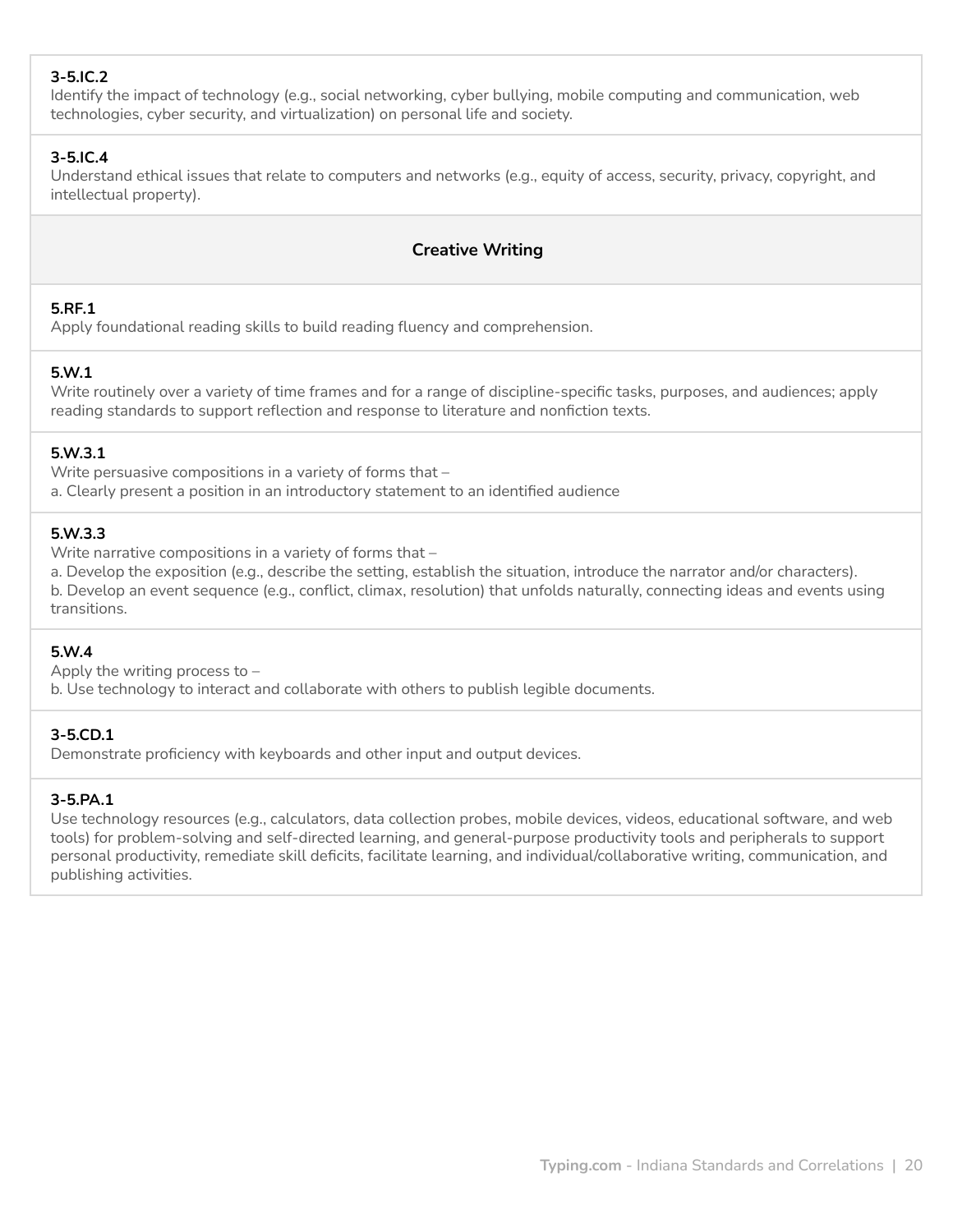<span id="page-20-0"></span>

## **Tech Readiness**

#### **6-8.CD.1**

Demonstrate an understanding of the relationship between hardware and software.

#### **6-8.CD.2**

Apply troubleshooting strategies to identify and solve routine hardware and software problems that occur during everyday computer use.

#### **6-8.CD.3**

Describe the major components and functions of computer systems and network.

## **6-8.PA.1**

Select appropriate tools and technology resources to support learning and personal productivity, publish individual products, and design, develop, and publish data, accomplish a variety of tasks, and solve problems.

## **Learn the Keys**

#### **6-8.PA.1**

Select appropriate tools and technology resources to support learning and personal productivity, publish individual products, and design, develop, and publish data, accomplish a variety of tasks, and solve problems.

## **Punctuation & Advanced Keys**

#### **6.W.6.2**

Demonstrate command of the conventions of standard English capitalization, punctuation, and spelling focusing on: b. Punctuation–

- Using punctuation (e.g., commas, parentheses, dashes) to set off nonrestrictive/parenthetical elements.
- Using semicolons to connect main clauses and colons to introduce a list or quotation.

#### **6-8.PA.1**

Select appropriate tools and technology resources to support learning and personal productivity, publish individual products, and design, develop, and publish data, accomplish a variety of tasks, and solve problems.

# **Cross-Curricular Typing**

#### **6.RN.2.2**

Determine how a central idea of a text is conveyed through particular details; provide an objective summary of the text.

#### **6.RV.1**

Acquire and use accurately grade-level appropriate general academic and content-specific words and phrases; gather vocabulary knowledge when considering a word or phrase important to comprehension or expression.

#### **6.RV.2.1**

Use context to determine or clarify the meaning of words and phrases.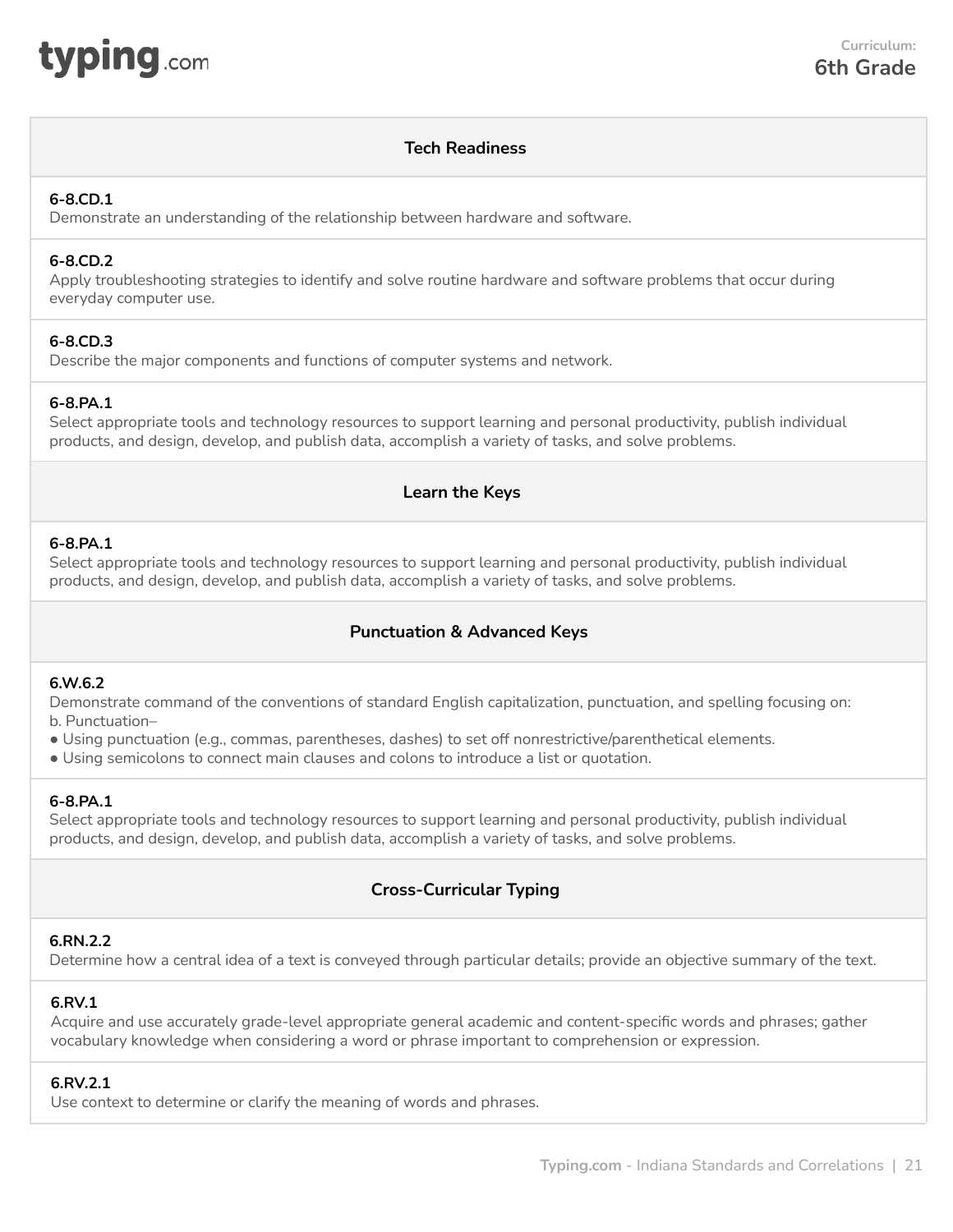## **6.RV.2.4**

Use common, grade-appropriate Greek or Latin affixes and roots as clues to the meaning of a word (e.g., audience, auditory, audible).

#### **6.RV.2.5**

Consult reference materials, both print and digital (e.g., dictionary, thesaurus), to find the pronunciation of a word or determine or clarify its precise meaning, part of speech, or origin.

## **6.RV.3.1**

Determine the meaning of words and phrases as they are used in works of literature, including figurative and connotative meanings; analyze the impact of a specific word choice on meaning and tone.

#### **6.RV.3.2**

Determine the meaning of words and phrases as they are used in a nonfiction text, including figurative, connotative, and technical meanings.

#### **6.RV.3.3**

Interpret figures of speech (e.g., personification) in context.

## **6.W.4**

Apply the writing process to all formal writing including but not limited to argumentative, informative, and narrative – b. Use technology to interact and collaborate with others to generate, produce, and publish writing.

#### **6.W.6.1**

Demonstrate command of English grammar and usage, focusing on:

a. Pronouns- Using a variety of pronouns, including subject, object, possessive, and reflexive; ensuring pronounantecedent agreement; recognizing and correcting vague pronouns (i.e., ones with unclear or ambiguous antecedents).

#### **6-8.PA.1**

Select appropriate tools and technology resources to support learning and personal productivity, publish individual products, and design, develop, and publish data, accomplish a variety of tasks, and solve problems.

## **Digital Citizenship & Communication**

#### **6-8.PA.1**

Select appropriate tools and technology resources to support learning and personal productivity, publish individual products, and design, develop, and publish data, accomplish a variety of tasks, and solve problems.

#### **6-8.IC.1**

Exhibit legal and ethical behaviors when using technology and information and discuss the consequences of misuse.

#### **6-8.IC.2**

Analyze the positive and negative impacts of technology on one's personal life, society, and our culture.

## **Creative Writing**

#### **6.W.1**

Write routinely over a variety of time frames for a range of tasks, purposes, and audiences; apply reading standards to support analysis, reflection, and research by drawing evidence from literature and nonfiction texts.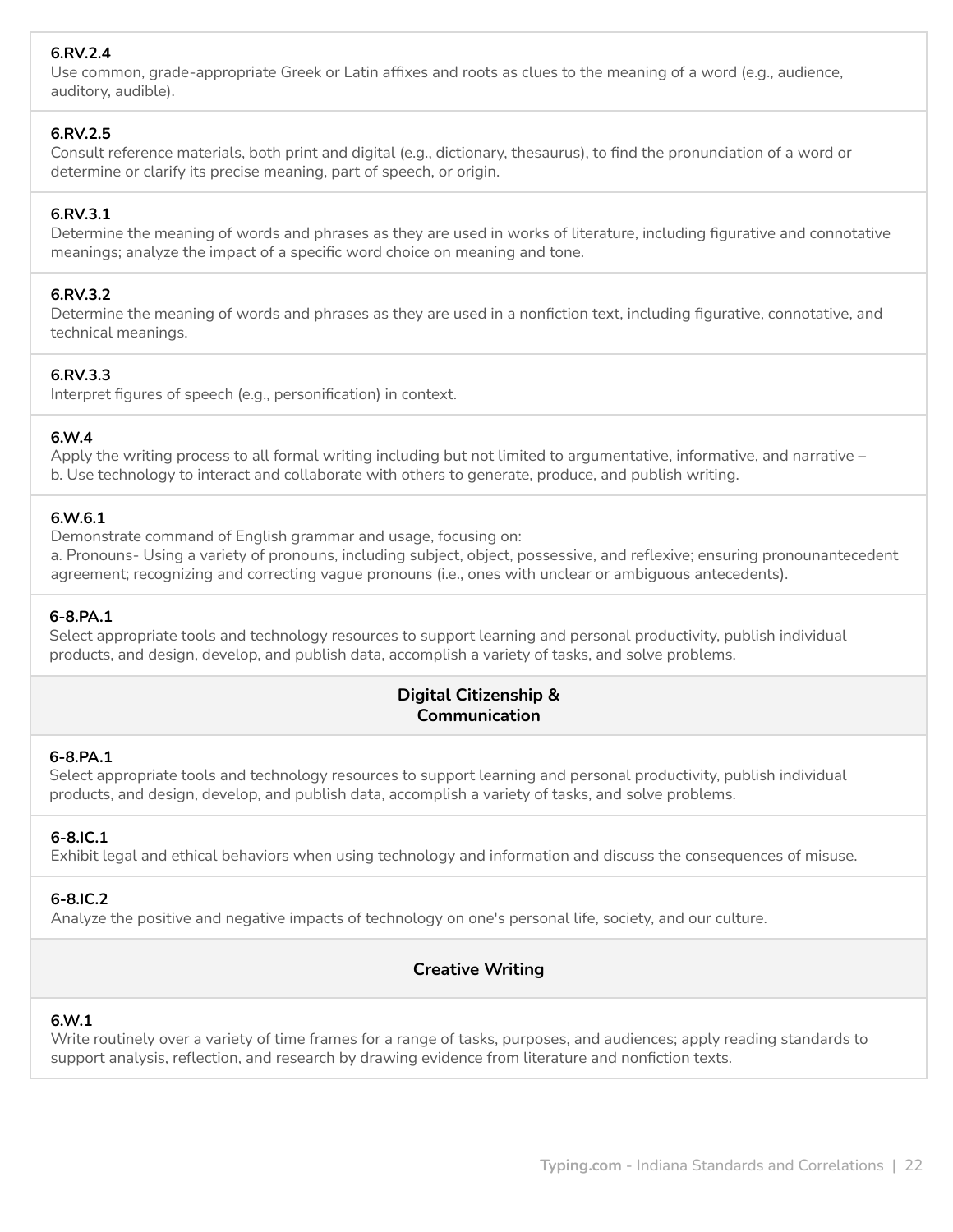## **6.W.3.1**

Write arguments in a variety of forms that –

a. Introduce claim(s), using strategies such as textual analysis, comparison/contrast and cause/effect.

b. Use an organizational structure to group related ideas that support the argument.

c. Support claim(s) with clear reasons and relevant evidence, using credible sources and demonstrating an understanding of the topic or text.

## **6.W.3.3**

Write narrative compositions in a variety of forms that –

a. Engage and orient the reader by developing an exposition (e.g., describe the setting, establish the situation, introduce the narrator and/or characters).

b. Organize an event sequence (e.g., conflict, climax, resolution) that unfolds naturally and logically, using a variety of transition words, phrases, and clauses to convey sequence and signal shifts from one time frame or setting to another.

## **6.W.4**

Apply the writing process to all formal writing including but not limited to argumentative, informative, and narrative – b. Use technology to interact and collaborate with others to generate, produce, and publish writing.

## **6-8.PA.1**

Select appropriate tools and technology resources to support learning and personal productivity, publish individual products, and design, develop, and publish data, accomplish a variety of tasks, and solve problems.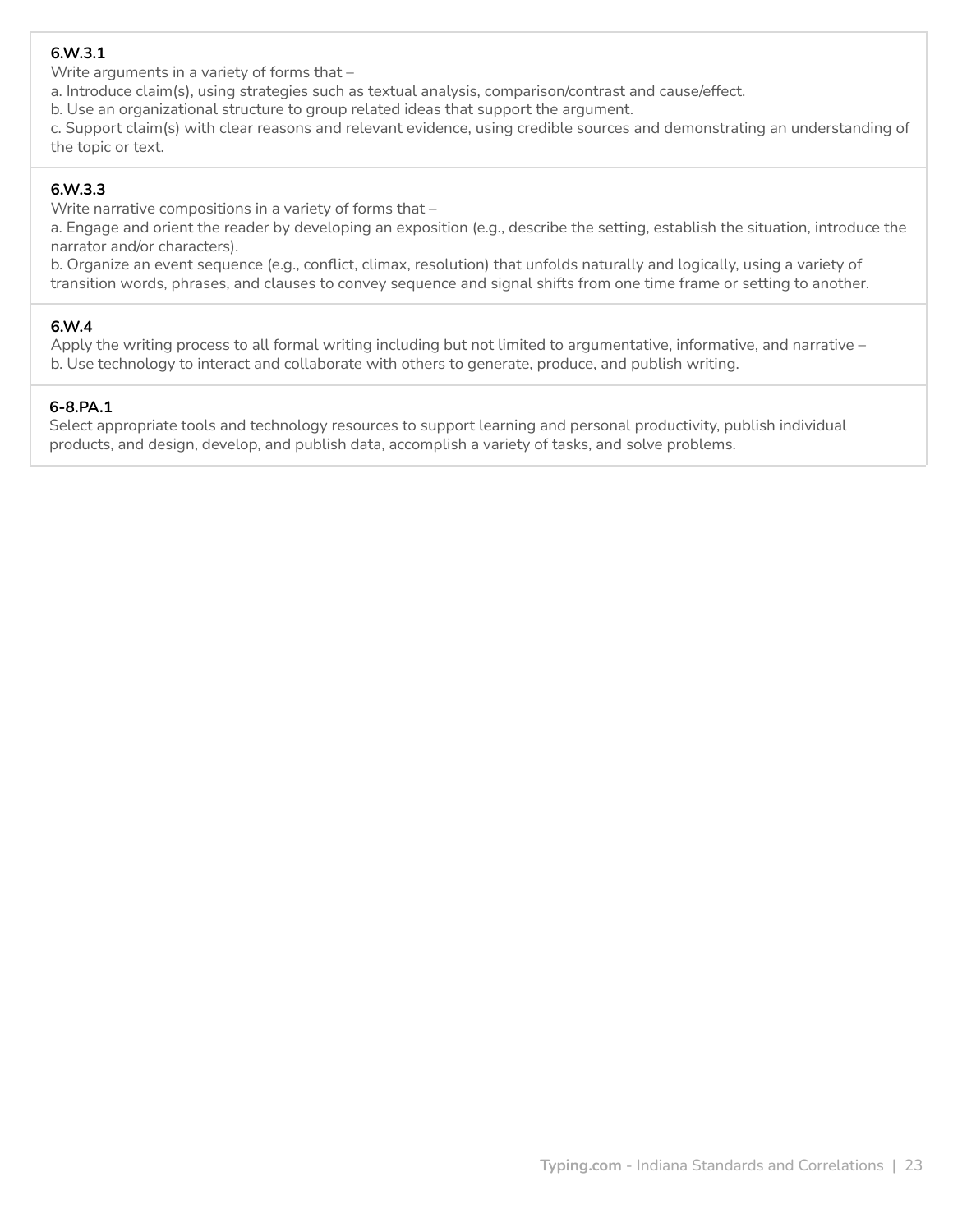<span id="page-23-0"></span>

## **Tech Readiness**

#### **6-8.CD.1**

Demonstrate an understanding of the relationship between hardware and software.

#### **6-8.CD.2**

Apply troubleshooting strategies to identify and solve routine hardware and software problems that occur during everyday computer use.

## **6-8.CD.3**

Describe the major components and functions of computer systems and network.

#### **6-8.PA.1**

Select appropriate tools and technology resources to support learning and personal productivity, publish individual products, and design, develop, and publish data, accomplish a variety of tasks, and solve problems.

## **Learn the Keys**

#### **6-8.PA.1**

Select appropriate tools and technology resources to support learning and personal productivity, publish individual products, and design, develop, and publish data, accomplish a variety of tasks, and solve problems.

## **Punctuation & Advanced Keys**

#### **6-8.PA.1**

Select appropriate tools and technology resources to support learning and personal productivity, publish individual products, and design, develop, and publish data, accomplish a variety of tasks, and solve problems.

## **Cross-Curricular Typing**

#### **7.RN.2.2**

Analyze the development of two or more central ideas over the course of a text; provide a detailed, objective summary of the text.

#### **7.RV.1**

Acquire and use accurately grade-appropriate general academic and content-specific words and phrases; gather vocabulary knowledge when considering a word or phrase important to comprehension or expression.

#### **7.RV.2.1**

Use context to determine or clarify the meaning of words and phrases.

## **7.RV.2.4**

Use common, grade-appropriate Greek or Latin affixes and roots as clues to the meaning of words (e.g., belligerent,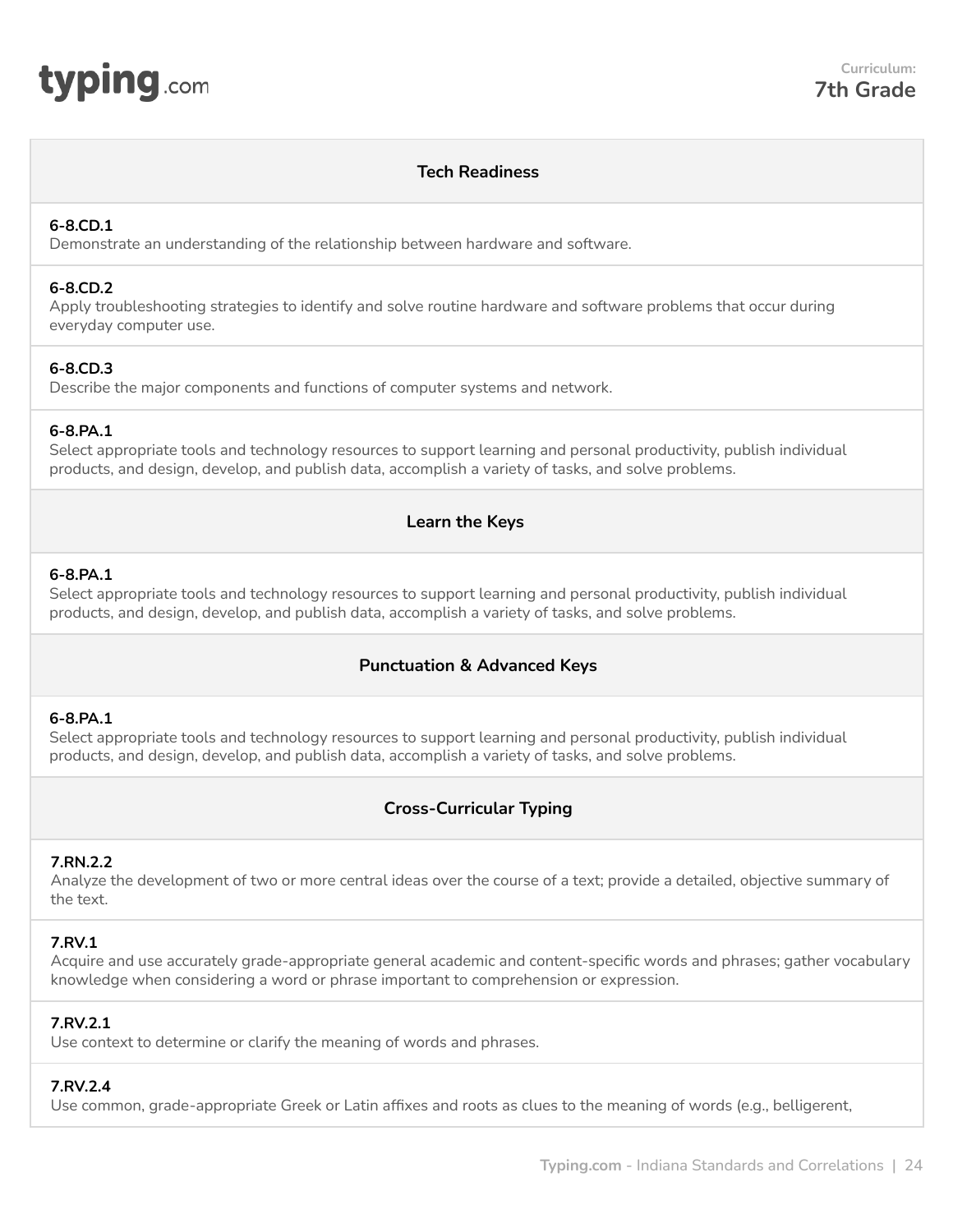bellicose, rebel).

## **7.RV.2.5**

Consult general and specialized reference materials, both print and digital (e.g., dictionary, thesaurus, style guide), to find the pronunciation of a word or determine or clarify its precise meaning, part of speech, or origin.

## **7.RV.3.1**

Determine the meaning of words and phrases as they are used in works of literature, including figurative and connotative meanings; analyze the impact of rhymes and other repetitions of sounds (e.g., alliteration) on or within a story, poem, or play.

## **7.RV.3.2**

Determine the meaning of words and phrases as they are used in a nonfiction text, including figurative, connotative, and technical meanings; analyze the impact of a specific word choice on meaning and tone.

## **6-8.PA.1**

Select appropriate tools and technology resources to support learning and personal productivity, publish individual products, and design, develop, and publish data, accomplish a variety of tasks, and solve problems.

## **Digital Citizenship & Communication**

## **6-8.PA.1**

Select appropriate tools and technology resources to support learning and personal productivity, publish individual products, and design, develop, and publish data, accomplish a variety of tasks, and solve problems.

## **6-8.IC.1**

Exhibit legal and ethical behaviors when using technology and information and discuss the consequences of misuse.

## **6-8.IC.2**

Analyze the positive and negative impacts of technology on one's personal life, society, and our culture.

# **Creative Writing**

## **7.W.1**

Write routinely over a variety of time frames for a range of tasks, purposes, and audiences; apply reading standards to support analysis, reflection, and research by drawing evidence from literature and nonfiction texts.

## **7.W.3.1**

Write arguments in a variety of forms that –

a. Introduce claim(s), acknowledge alternate or opposing claims, and use appropriate organizational structures. b. Support claim(s) with logical reasoning and relevant evidence, using accurate, credible sources and demonstrating an understanding of the topic or text.

## **7.W.3.3**

Write narrative compositions in a variety of forms that –

a. Engage and orient the reader by establishing a context and point of view and introducing a narrator and/or characters. b. Organize an event sequence (e.g., conflict, climax, resolution) that unfolds naturally and logically, using a variety of transition words, phrases, and clauses to convey sequence and signal shifts from one time frame or setting to another.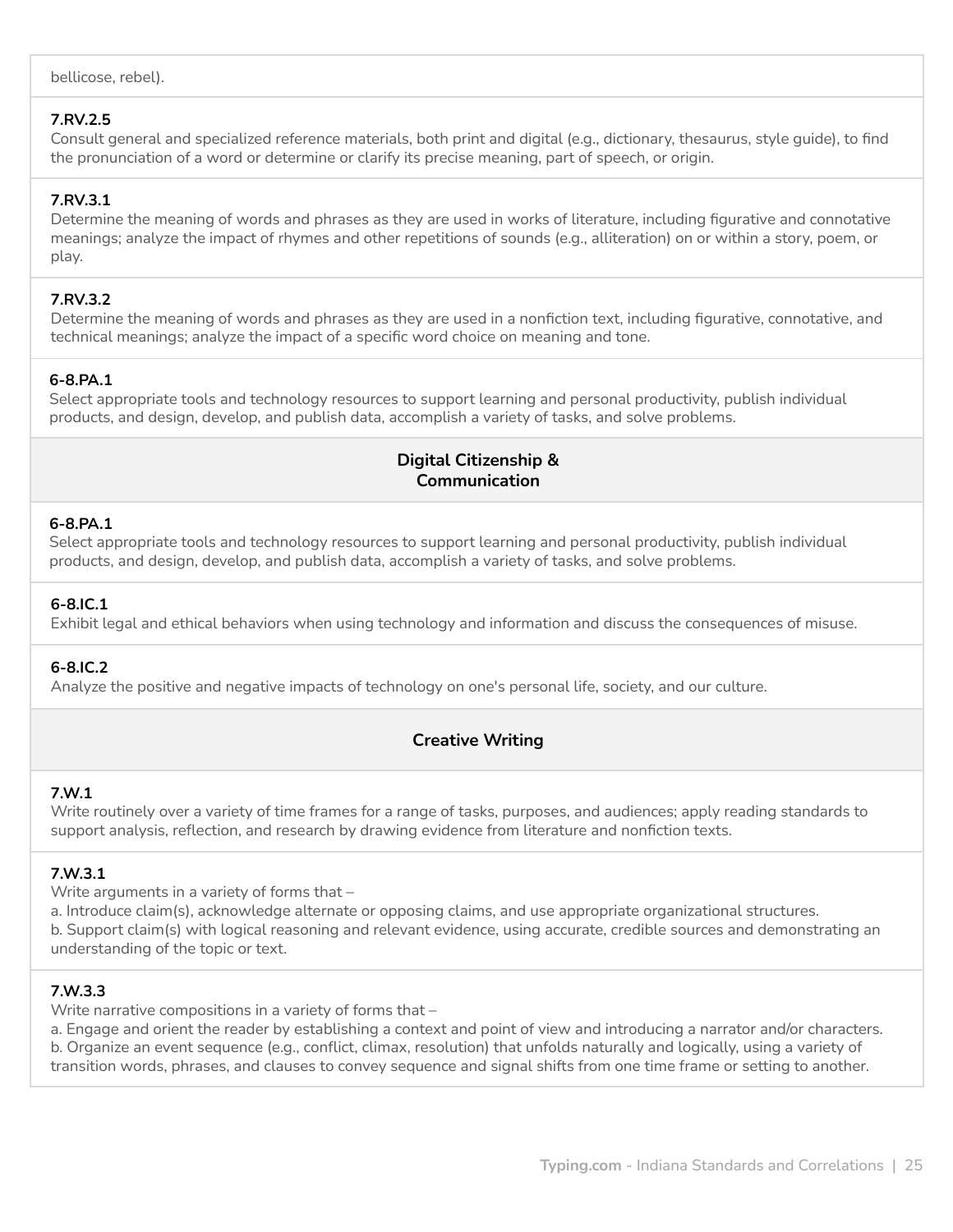# **7.W.4**

Apply the writing process to all formal writing including but not limited to argumentative, informative, and narrative – b. Use technology to interact and collaborate with others to generate, produce, and publish writing and link to sources.

## **6-8.PA.1**

Select appropriate tools and technology resources to support learning and personal productivity, publish individual products, and design, develop, and publish data, accomplish a variety of tasks, and solve problems.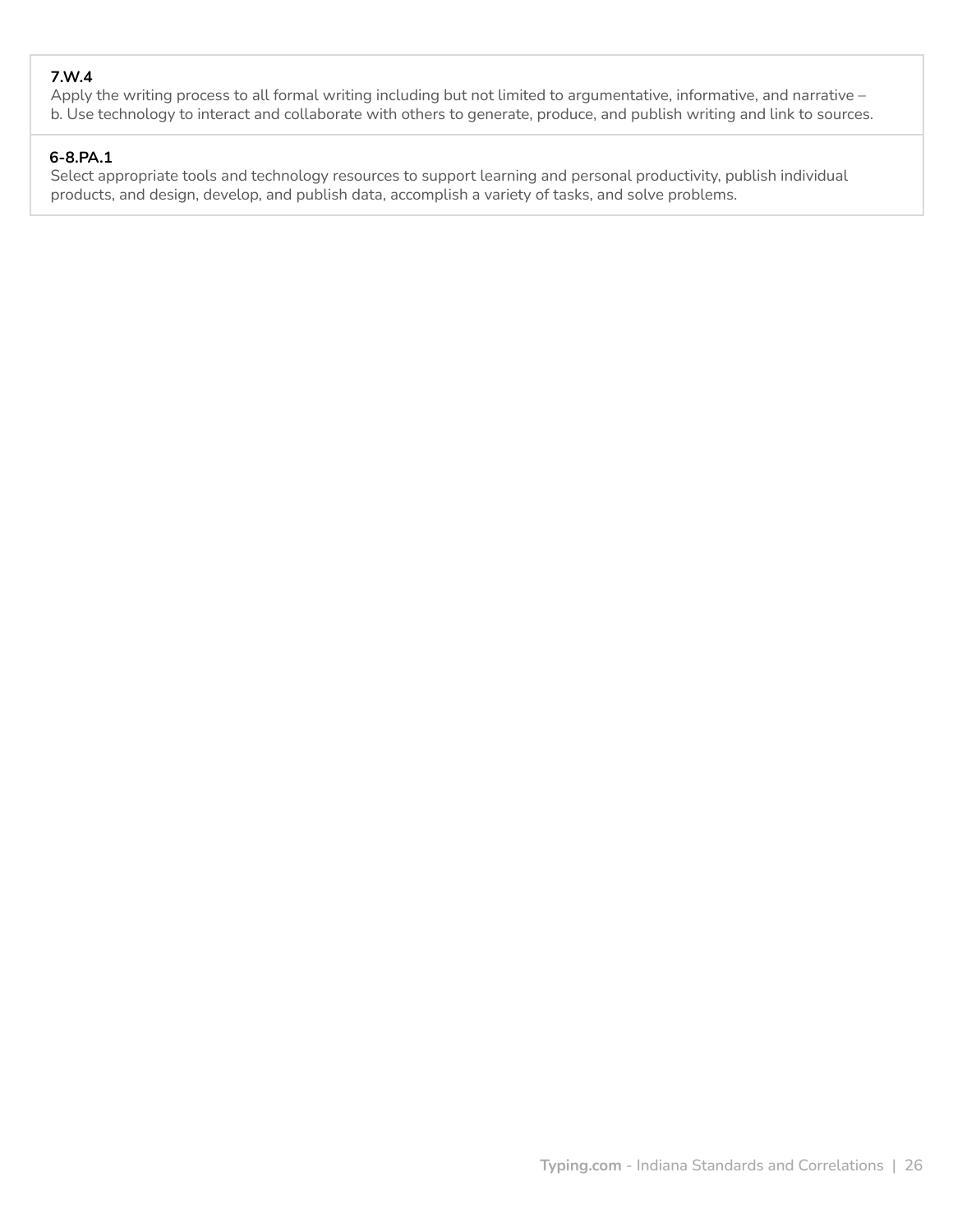<span id="page-26-0"></span>

#### **Tech Readiness**

#### **6-8.CD.1**

Demonstrate an understanding of the relationship between hardware and software.

#### **6-8.CD.2**

Apply troubleshooting strategies to identify and solve routine hardware and software problems that occur during everyday computer use.

#### **6-8.CD.3**

Describe the major components and functions of computer systems and network.

#### **6-8.PA.1**

Select appropriate tools and technology resources to support learning and personal productivity, publish individual products, and design, develop, and publish data, accomplish a variety of tasks, and solve problems.

#### **Learn the Keys**

#### **6-8.PA.1**

Select appropriate tools and technology resources to support learning and personal productivity, publish individual products, and design, develop, and publish data, accomplish a variety of tasks, and solve problems.

## **Punctuation & Advanced Keys**

#### **8.W.6.2**

Demonstrate command of the conventions of standard English capitalization, punctuation, and spelling focusing on: b. Punctuation –Using punctuation (e.g., comma, ellipsis, dash) to indicate a pause, break, or omission.

#### **6-8.PA.1**

Select appropriate tools and technology resources to support learning and personal productivity, publish individual products, and design, develop, and publish data, accomplish a variety of tasks, and solve problems.

#### **Cross-Curricular Typing**

#### **8.RN.2.2**

Analyze the development of a central idea over the course of a text, including its relationship to supporting ideas; provide a detailed, objective summary of the text.

#### **8.RV.1**

Acquire and use accurately grade-appropriate general academic and content-specific words and phrases; gather vocabulary knowledge when considering a word or phrase important to comprehension or expression.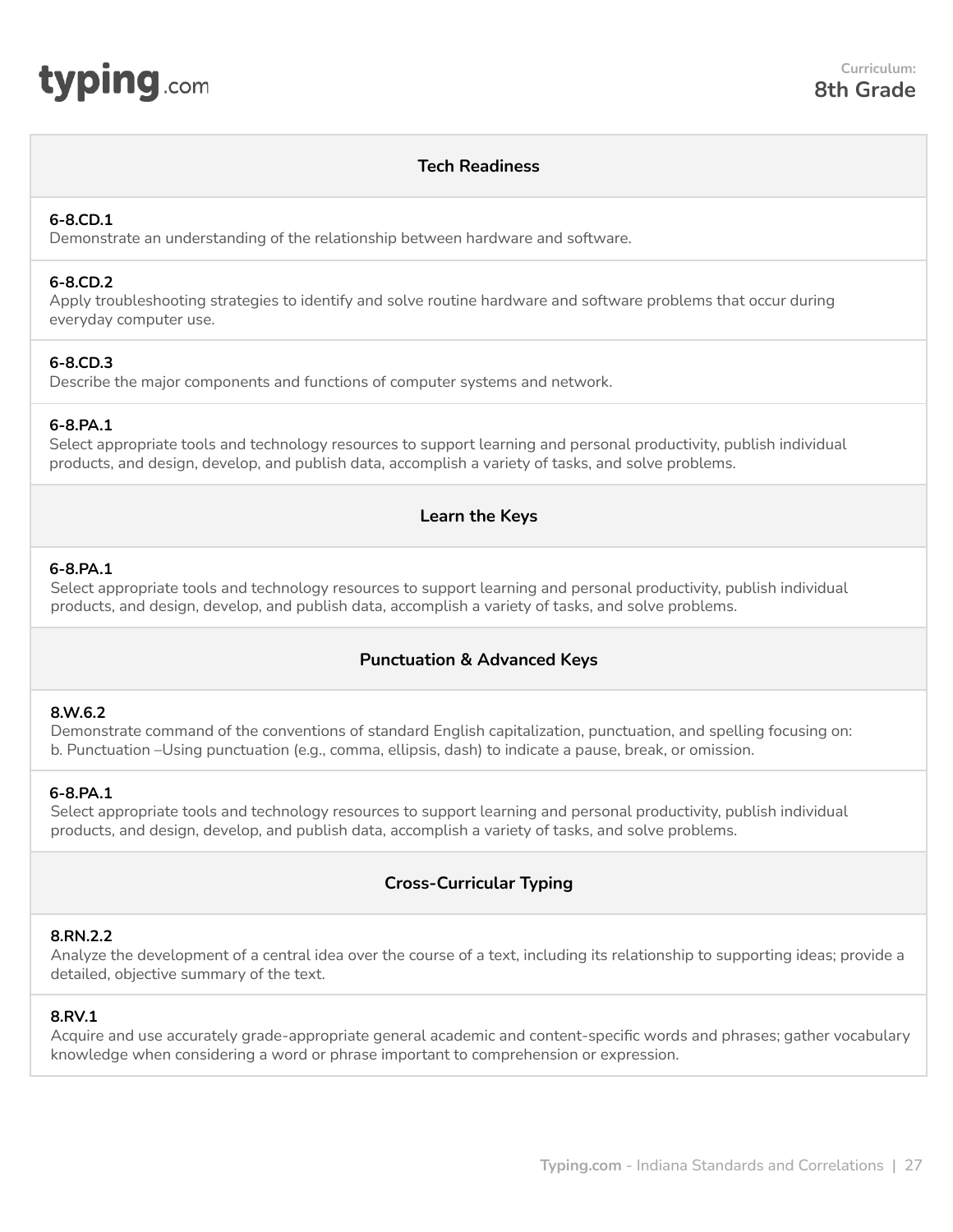# **8.RV.2.1**

Use context to determine or clarify the meaning of words and phrases.

#### **8.RV.2.4**

Use common, grade-appropriate Greek or Latin affixes and roots as clues to the meaning of a word (e.g., precede, recede, secede).

## **8.RV.2.5**

Select appropriate general and specialized reference materials, both print and digital, to find the pronunciation of a word or determine or clarify its precise meaning, part of speech, or origin.

## **8.RV.3.2**

Determine the meaning of words and phrases as they are used in a nonfiction text, including figurative, connotative, and technical meanings; analyze the impact of specific word choices on meaning and tone, including analogies or allusions to other texts.

# **6-8.PA.1**

Select appropriate tools and technology resources to support learning and personal productivity, publish individual products, and design, develop, and publish data, accomplish a variety of tasks, and solve problems.

## **Digital Citizenship & Communication**

## **6-8.PA.1**

Select appropriate tools and technology resources to support learning and personal productivity, publish individual products, and design, develop, and publish data, accomplish a variety of tasks, and solve problems.

# **6-8.IC.1**

Exhibit legal and ethical behaviors when using technology and information and discuss the consequences of misuse.

## **6-8.IC.2**

Analyze the positive and negative impacts of technology on one's personal life, society, and our culture.

# **Creative Writing**

## **8.W.1**

Write routinely over a variety of time frames for a range of tasks, purposes, and audiences; apply reading standards to support analysis, reflection, and research by drawing evidence from literature and nonfiction texts.

## **8.W.3.1**

Write arguments in a variety of forms that –

a. Introduce claim(s), acknowledge and distinguish the claim(s) from alternate or opposing claims, and organize the reasons and evidence logically.

b. Support claim(s) with logical reasoning and relevant evidence, using accurate, credible sources and demonstrating an understanding of the topic or text.

## **8.W.3.3**

Write narrative compositions in a variety of forms that –

a. Engage and orient the reader by establishing a context and point of view and introducing a narrator and/or characters. b. Organize an event sequence (e.g., conflict, climax, resolution) that unfolds naturally and logically, using a variety of transition words, phrases, and clauses to convey sequence and signal shifts from one time frame or setting to another.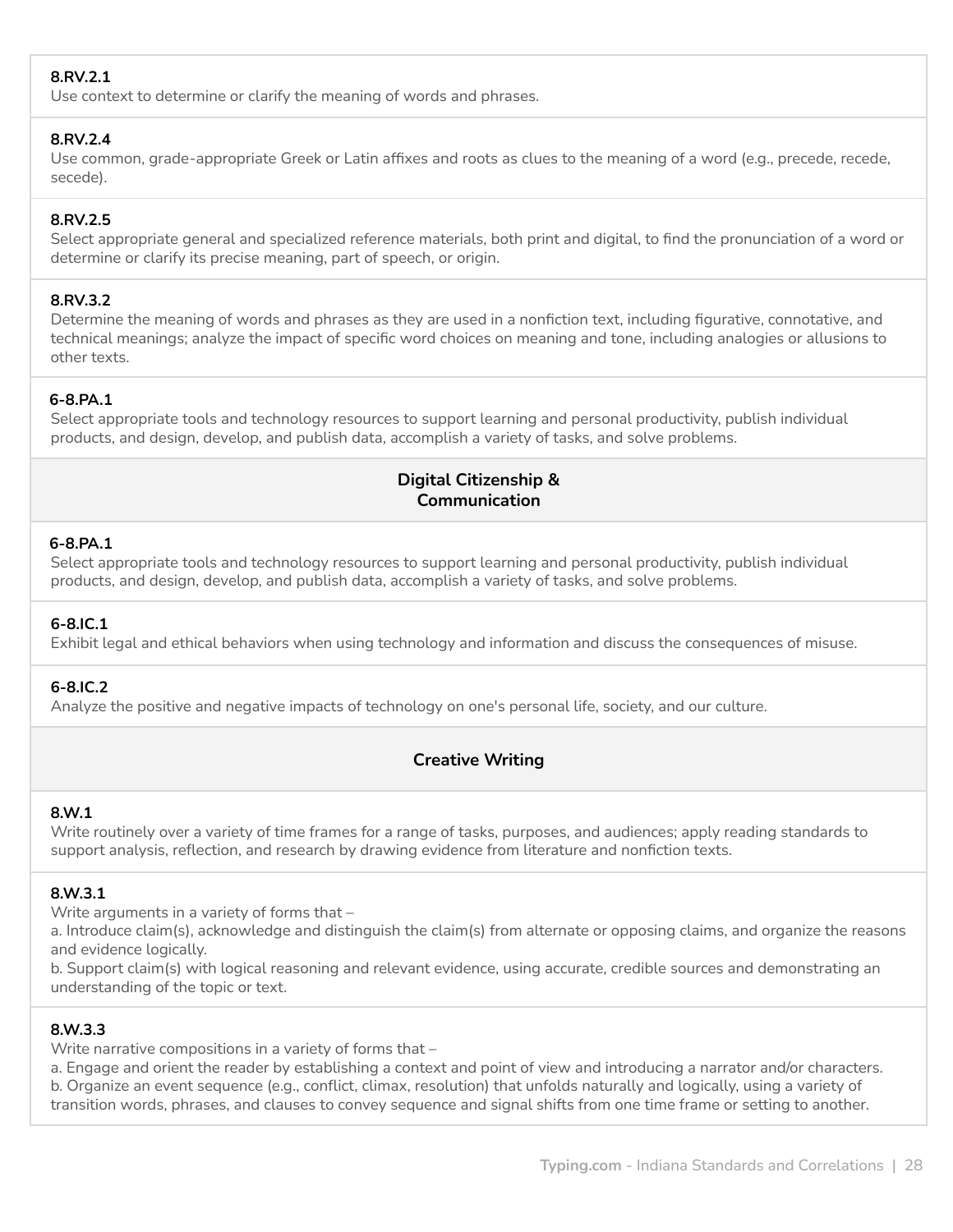## **8.W.4**

Apply the writing process to all formal writing including but not limited to argumentative, informative, and narrative – b. Use technology to interact and collaborate with others to generate, produce, and publish writing and present information and ideas efficiently.

## **6-8.PA.1**

Select appropriate tools and technology resources to support learning and personal productivity, publish individual products, and design, develop, and publish data, accomplish a variety of tasks, and solve problems.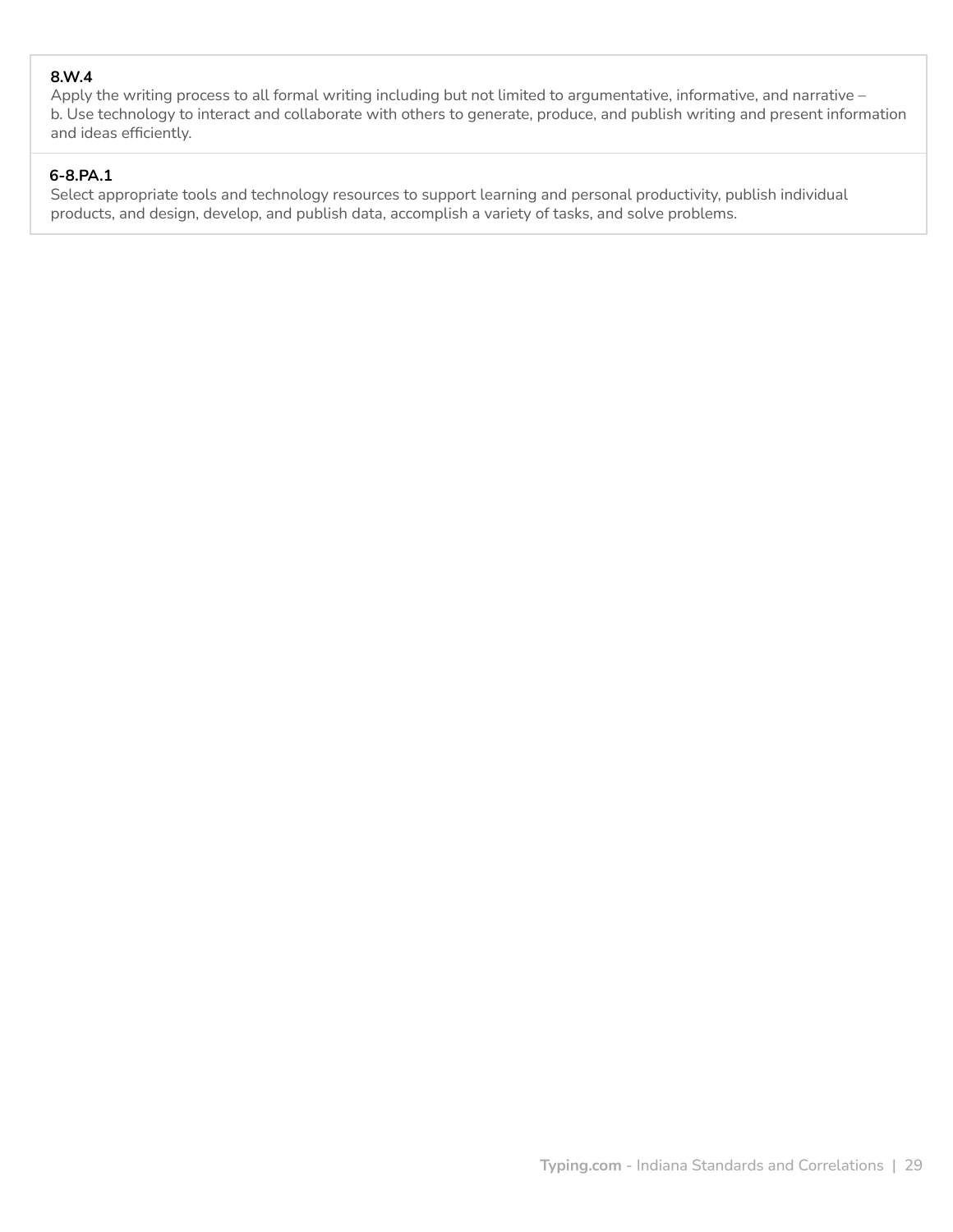#### **Learn the Keys**

## **Punctuation & Advanced Keys**

## **Cross-Curricular Typing**

#### <span id="page-29-0"></span>**9-10.RN.1**

Read a variety of nonfiction within a range of complexity appropriate for grades 9-10. By the end of grade 9, students interact with texts proficiently and independently at the low end of the range and with scaffolding as needed for texts at the high end of the range. By the end of grade 10, students interact with texts proficiently and independently.

#### **9-10.RV.1**

Acquire and accurately use academic and content-specific words and phrases at the college and career readiness level; demonstrate independence in gathering vocabulary knowledge when considering a word or phrase important to comprehension or expression.

#### **9-10.RV.2.1**

Use context to determine or clarify the meaning of words and phrases.

#### **9-10.RV.2.5**

Select appropriate general and specialized reference materials to find the pronunciation of a word or determine or clarify its precise meaning, part of speech,or etymology.

#### **9-10.RV.3.2**

Determine the meaning of words and phrases as they are used in a nonfiction text, including figurative, connotative, denotative, and technical meanings; evaluate the effectiveness of specific word choices on meaning and tone in multiple and varied contexts.

#### **9-10.RV.3.3**

Interpret figures of speech in context and analyze their role in the text.

# **Digital Citizenship & Communication**

## **9-10.RN.1**

Read a variety of nonfiction within a range of complexity appropriate for grades 9-10. By the end of grade 9, students interact with texts proficiently and independently at the low end of the range and with scaffolding as needed for texts at the high end of the range. By the end of grade 10, students interact with texts proficiently and independently.

## **9-10.RN.3.3**

Determine an author's perspective or purpose in a text, and analyze how an author uses rhetoric to advance that perspective or purpose.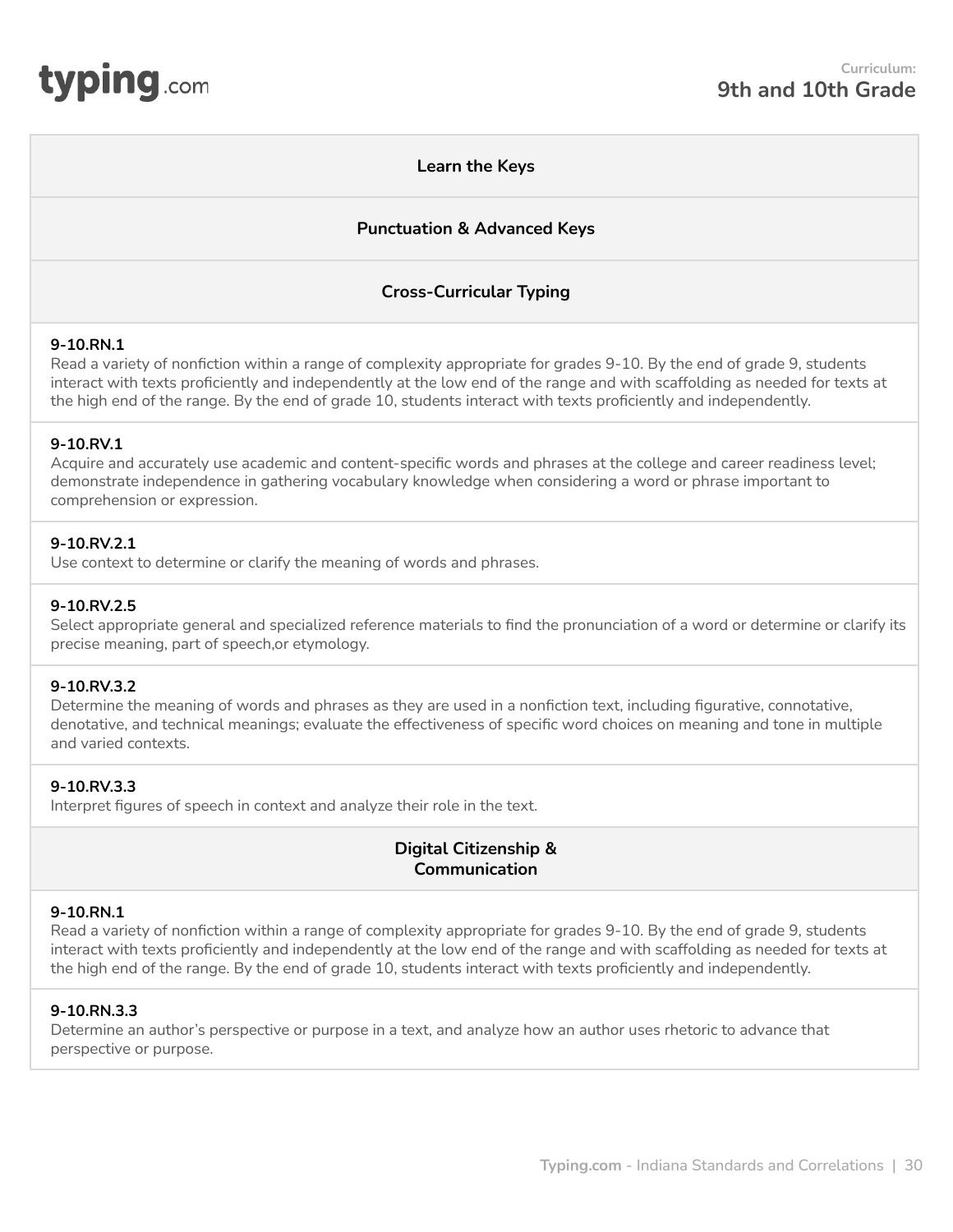## **9-10.RN.4.1**

Delineate and evaluate the argument and specific claims in a text, assessing whether the reasoning is valid and the evidence is relevant and sufficient; identify false statements and fallacious reasoning.

## **9-10.ML.1**

Critically analyze information found in a variety of mediums used to persuade, inform, entertain, and transmit culture.

## **9-10.ML.2.1**

Analyze bias in media through the inclusion or exclusion of information and reliability of the source from visual and verbal messages to achieve a desired result.

#### **ICS-4.2**

Discuss the ethical and appropriate use of computer devices.

## **ICS-6.1**

Examine the dynamic between privacy and security.

## **ICS-6.3**

Evaluate the social and emotional implications of privacy in the context of safety, law, and ethics.

## **CSI-7.1**

Examine the dynamic between privacy and security.

#### **CSI-7.3**

Evaluate the social and emotional implications of privacy in the context of safety, law, and ethics.

# **Creative Writing**

#### **9-10.W.1**

Write routinely over a variety of time frames for a range of tasks, purposes, and audiences; apply reading standards to support analysis, reflection, and research by drawing evidence from literature and nonfiction texts.

#### **9-10.W.3.1**

Write arguments in a variety of forms that:

a. Introduce claim(s), distinguish the claim(s) from alternate or opposing claims, and create an organization that establishes clear relationships among claim(s), counterclaims, reasons, and evidence.

#### **9-10.W.3.3**

Write narrative compositions in a variety of forms that–

a. Engage and orient the reader by setting out a problem, situation, or observation, establishing one or multiple point(s) of view, and introducing a narrator and/or characters.

#### **9-10.W.4**

Apply the writing process to all formal writing including but not limited to argumentative, informative, and narrativeb. Use technology to generate, produce, publish, and update individual or shared writing products, taking advantage of technology's capacity to link to other information and to display information flexibly and dynamically (e.g., use of publishing programs, integration of multimedia)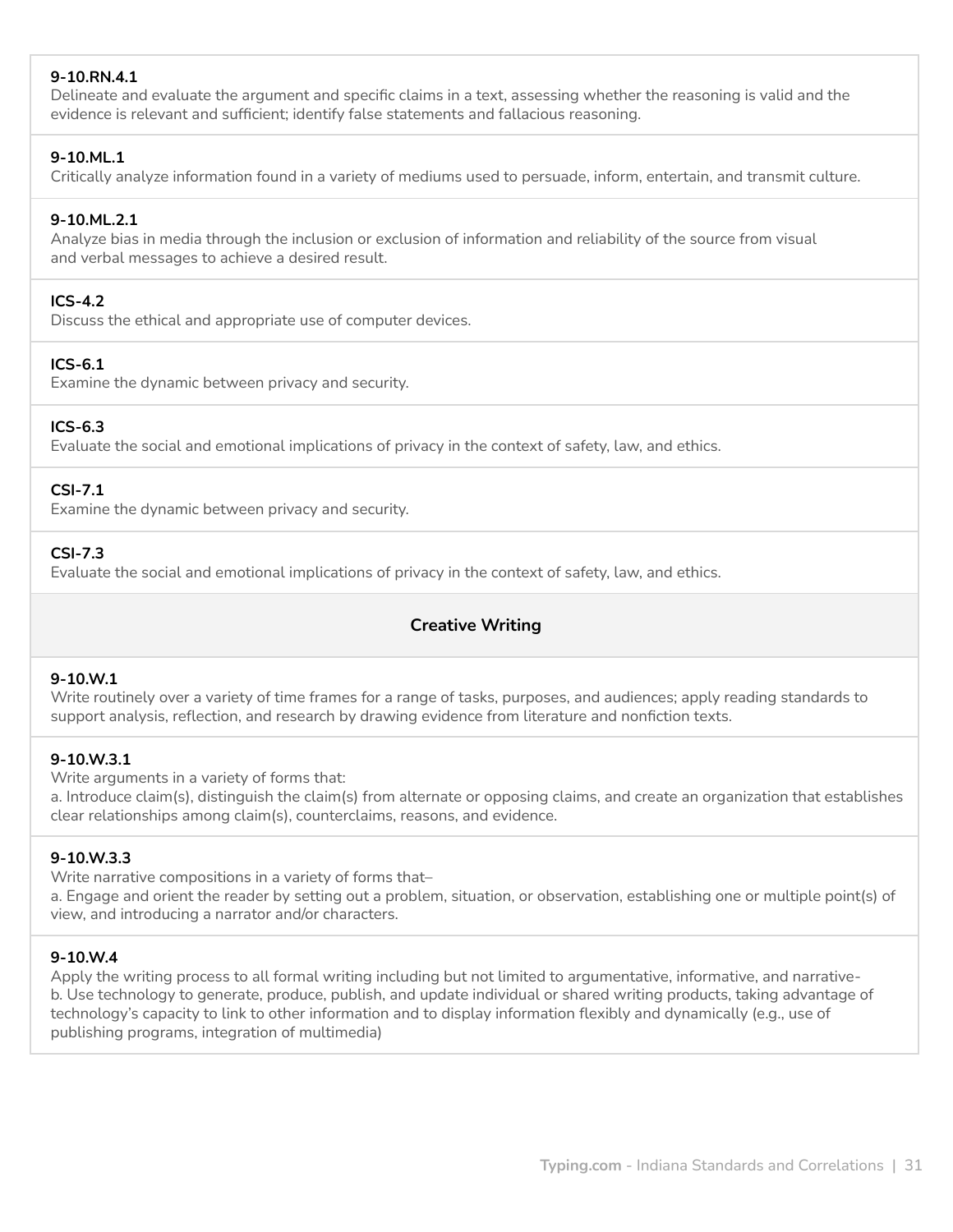## **Learn the Keys**

## **Punctuation & Advanced Keys**

## **Cross-Curricular Typing**

#### <span id="page-31-0"></span>**11-12.RN.1**

Read a variety of nonfiction within a range of complexity appropriate for grades11-CCR. By the end of grade 11, students interact with texts proficiently and independently at the low end of the range and with scaffolding as needed for texts at the high end of the range. By the end of grade 12, students interact with texts proficiently and independently.

#### **11-12.RN.2.2**

Analyze the development of similar central ideas across two or more texts and determine how specific details shape and refine the central idea.

#### **11-12.RV.1**

Acquire and accurately use academic and content-specific words and phrases at the college and career readiness level; demonstrate independence in gathering vocabulary knowledge when considering a word or phrase important to comprehension or expression.

#### **11-12.RV.2.1**

Use context to determine or clarify the meaning of words and phrases.

#### **11-12.RV.2.5**

Select appropriate general and specialized reference materials, to find the pronunciation of a word or determine or clarify its precise meaning, part of speech, etymology, or standard usage.

#### **11-12.RV.3.3**

Interpret figures of speech in context and analyze their role in the text.

## **Digital Citizenship & Communication**

#### **11-12.RN.1**

Read a variety of nonfiction within a range of complexity appropriate for grades11-CCR. By the end of grade 11, students interact with texts proficiently and independently at the low end of the range and with scaffolding as needed for texts at the high end of the range. By the end of grade 12, students interact with texts proficiently and independently.

#### **11-12.RN.3.3**

Determine an author's perspective or purpose in a text in which the rhetoric is particularly effective (e.g.appeals to both friendly and hostile audiences, anticipates and addresses reader concerns and counterclaims) and analyzing how style and content contribute to the power and persuasiveness of the text.